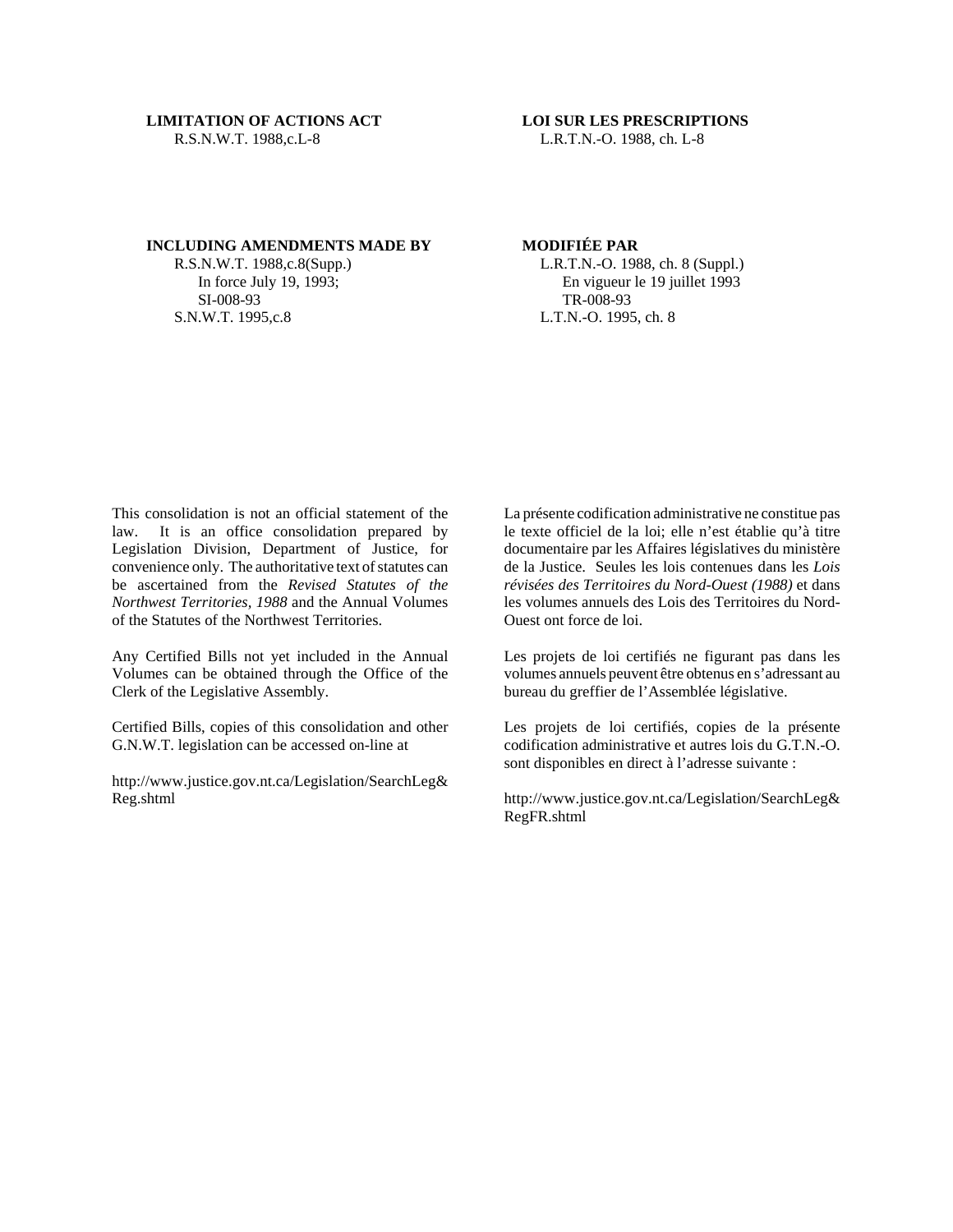# **LIMITATION OF ACTIONS ACT LOI SUR LES PRESCRIPTIONS**

## INTERPRETATION DÉFINITIONS

Definitions **1.** In this Act,

"action" means a civil proceeding; (*action)*

"assurance" means any transfer, deed or instrument, other than a will, by which land may be conveyed or transferred; (*transfert)*

"disability" means disability as a result of being a minor or arising from unsoundness of mind; (*incapacite)*

"heirs" includes the persons entitled beneficially to the real estate of a deceased intestate; *(héritiers*)

"land" includes all corporeal hereditaments, and any share or any freehold or leasehold estate or any interest in any of them; (*bien-fonds)*

"mortgage" includes charge; (*hypothèque)*

"mortgagee" includes chargee; *(créancier hypothécaire)*

"mortgagor" includes chargor; (*débiteur hypothécaire*)

"proceedings" includes action, entry, taking of possession, distress and sale proceedings under an order of a court or under a power of sale contained in a mortgage or conferred by an Act; *(procédure*)

"rent" means a rent service or rent reserved on a demise; (*loyer)*

"rent charge" includes all annuities and periodical sums of money charged on or payable out of land. (*rente foncière*)

1. Les définitions qui suivent s'appliquent à la Définitions présente loi.

«action» Toute procédure civile. (*action)*

«bien-fonds» Sont assimilés à un bien-fonds tous les héritages corporels ainsi que toute partie de l'un d'eux, ou tout domaine franc ou domaine à bail, ou tout intérêt dans l'un d'eux. (*land)*

«créancier hypothécaire» Est assimilé à un créancier hypothécaire le titulaire d'une charge. (*mortgagee)*

«débiteur hypothécaire» Est assimilé à un débiteur hypothécaire le débiteur d'une charge. (*mortgagor)*

«héritiers» Sont assimilées à des héritiers les personnes ayant droit à titre de bénéficiaire aux biens immobiliers d'une personne décédée intestat. (*heirs)*

«hypothèque» S'entend également d'une charge. (*mortgage)*

«incapacité» Incapacité d'une personne mineure ou faible d'esprit. (*disability)*

«loyer» Rente-service ou loyer aux termes d'une cession à bail. (*rent)*

«procédure» Action, droit de rentrée, prise de possession, et procédures de saisie et de vente prévues aux termes d'une ordonnance judiciaire ou d'un pouvoir de vendre contenu dans une hypothèque ou accordé par une loi. (*proceedings)*

«rente foncière» Sont assimilées à une rente foncière les rentes ainsi que les sommes périodiques grevant un bien-fonds ou exigibles sur celui-ci. (*rent charge)*

«transfert» Tout transfert, acte ou instrument, autre qu'un testament, par lequel un bien-fonds peut être cédé ou transféré. (*assurance)*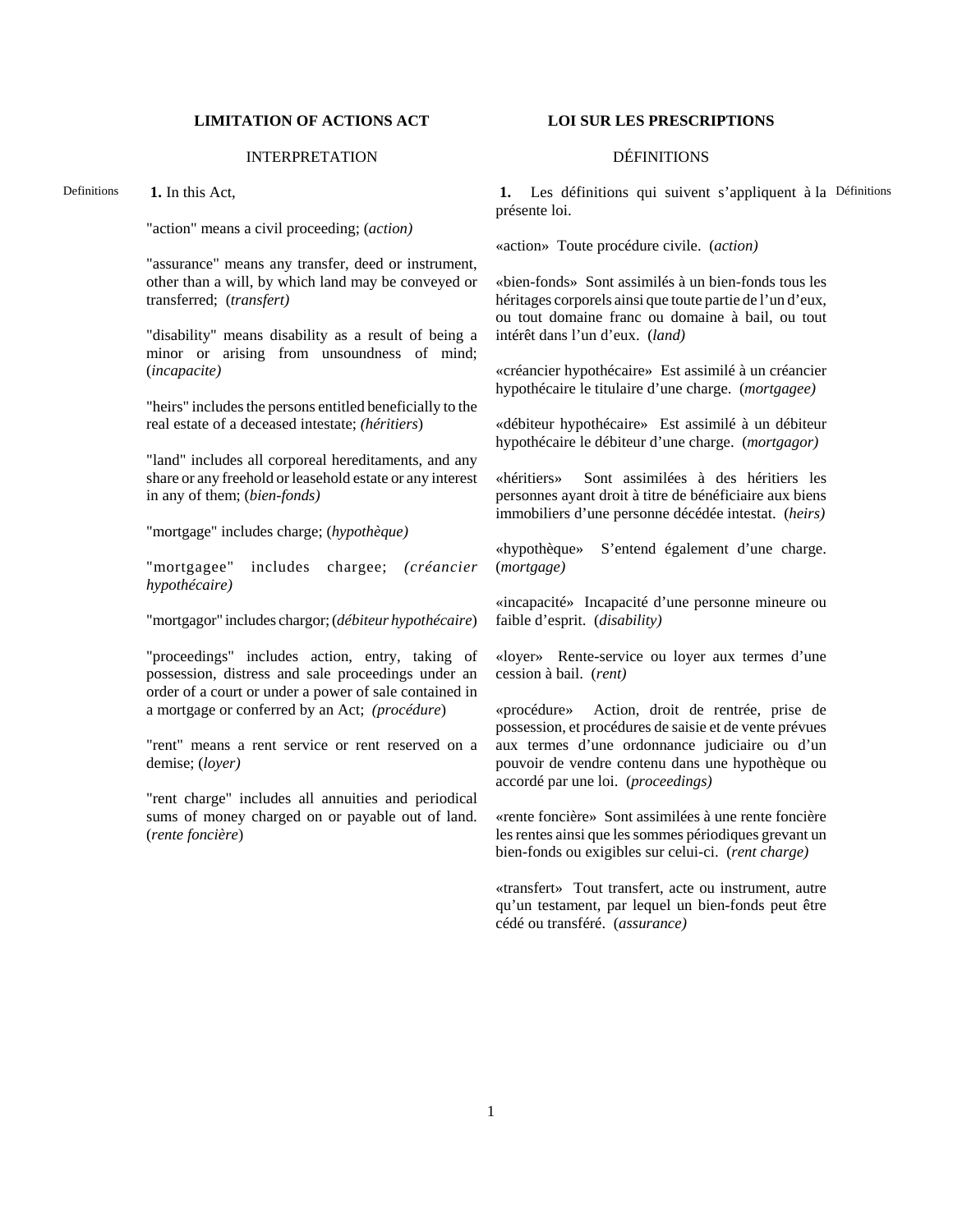**2.** (1) The following actions must be commenced within and not after the following times:

- (a) actions for penalties imposed by any Act brought by an informer suing for himself or herself alone or for Her Majesty as well as for himself or herself, or by any person authorized to sue for such penalties, not being the person aggrieved, within one year after the cause of action arose;
- (b) actions for penalties, damages or sums of money in the nature of penalties given by any Act to Her Majesty or the person aggrieved, or partly to one and partly to the other, within two years after the cause of action arose;
- (c) actions of defamation, whether libel or slander, within two years after the publication of the libel or the speaking of the slanderous words, or where special damage is the gist of the action, within two years after the occurrence of the special damage;
- (d) actions for trespass to the person, assault, battery, wounding or other injury to the person, whether arising from an unlawful act or from negligence, or for false imprisonment or malicious prosecution, within two years after the cause of action arose;
- (e) actions for trespass or injury to real property or chattels, whether direct or indirect, and whether arising from an unlawful act or from negligence, or for the taking away, conversion or detention of chattels, within six years after the cause of action arose;
- (f) actions for the recovery of money, except in respect of a debt charged on land, whether recoverable as a debt or damages or otherwise, and whether on a recognizance, bond, covenant or other specialty or on a simple contract, express or implied, and actions for an account or for not accounting, within six years after the cause of action arose;
- (g) actions grounded on fraudulent misrepresentation, within six years after the discovery of the fraud;

# PART I PARTIE I

## LIMITATION PERIOD DÉLAIS DE PRESCRIPTION

## SPECIFIED ACTIONS ACTIONS PARTICULIÈRES

**2.** (1) Les actions suivantes se prescrivent par les Délais de délais indiqués ci-dessous : prescription

- a) l'action en recouvrement d'une sanction imposée par une loi, intentée soit par un dénonciateur poursuivant en son nom seulement ou en son nom et en celui de Sa Majesté, soit par une personne autorisée, autre que la personne lésée, se prescrit par un an à compter de la naissance de la cause d'action;
- b) l'action en recouvrement d'une sanction, de dommages-intérêts ou d'une somme de la nature d'une sanction accordés par une loi à Sa Majesté ou à la personne lésée, ou en partie à l'une et en partie à l'autre, se prescrit par deux ans à compter de la naissance de la cause d'action;
- c) l'action en diffamation, écrite ou verbale, se prescrit par deux ans à compter de la publication de l'écrit diffamatoire ou de la profération des paroles calomnieuses; l'action fondée sur un dommage particulier se prescrit par deux ans à compter de la survenance du dommage;
- d) l'action pour atteinte à la personne, voies de fait, coups et blessures, que l'action découle d'un acte illégal ou d'une négligence, ou l'action pour séquestration ou poursuite abusive se prescrit par deux ans à compter de la naissance de la cause d'action;
- e) l'action pour atteinte ou dommages causés directement ou indirectement à des biens immobiliers ou à des mobiliers, que l'action soit le résultat d'un acte illégal ou d'une négligence, ou pour dépossession, appropriation illicite ou rétention de biens mobiliers se prescrit par six ans à compter de la naissance de la cause d'action;
- f) l'action en recouvrement d'une somme, sauf l'action relative à une créance grevant un bien-fonds, que cette somme soit recouvrable notamment à titre de dette ou de dommages-intérêts, ou que cette somme découle d'un engagement,

Limitation periods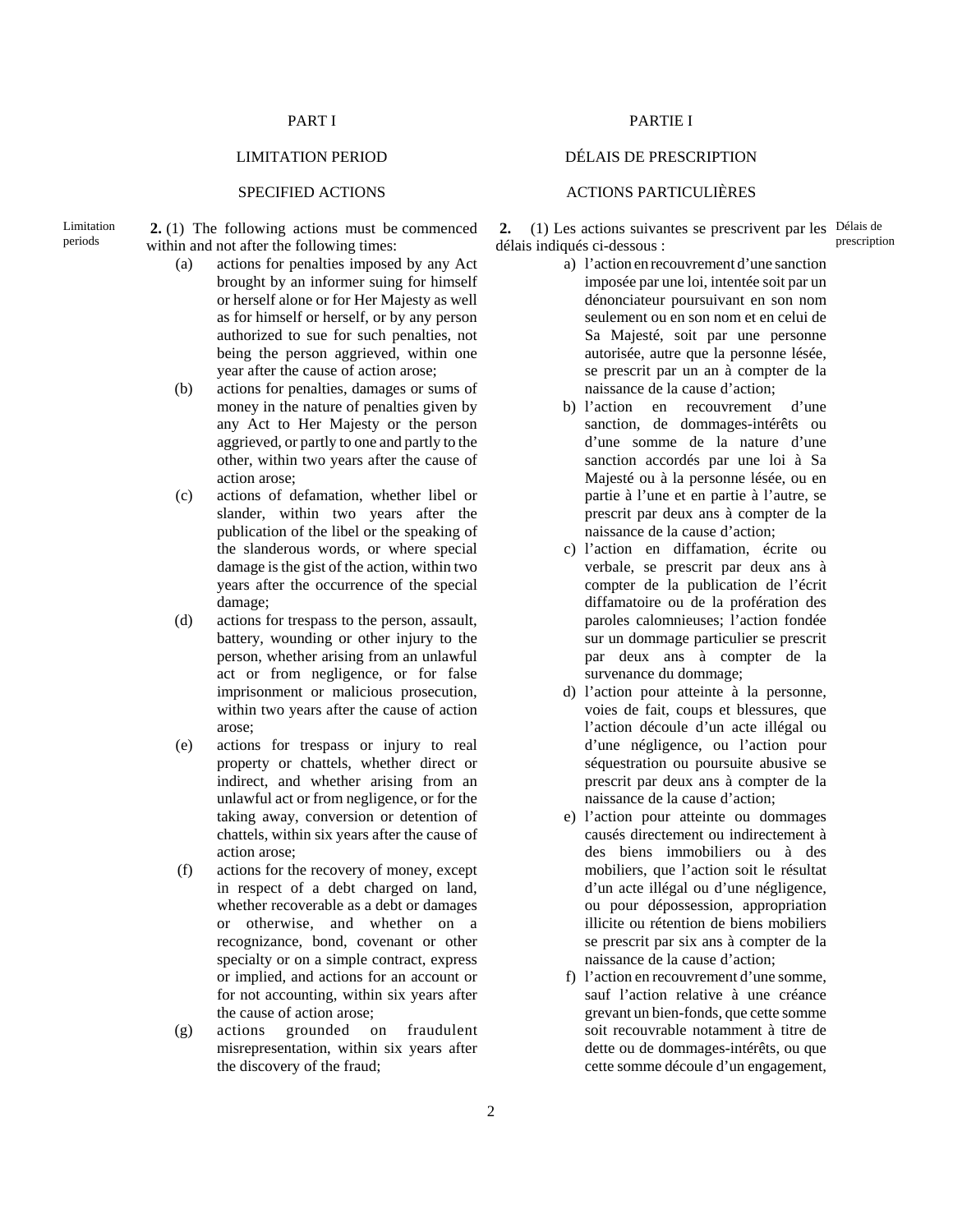- (h) actions grounded on accident, mistake or other equitable ground of relief not specifically dealt with in paragraphs (a) to (g), within six years after the discovery of the cause of action;
- (i) actions on a judgment or order for the payment of money, within 10 years after the cause of action on the judgment or order arose;
- (j) any other action not specifically provided for in this Act or any other Act, within six years after the cause of action arose.

d'un cautionnement, d'un contrat scellé ou non ou d'une convention verbale, expresse ou tacite, se prescrit par six ans à compter de la naissance de la cause d'action; il en est de même de l'action en reddition de comptes ou pour non-reddition de comptes;

- g) l'action fondée sur une déclaration inexacte et frauduleuse se prescrit par six ans à compter de la découverte de la fraude;
- h) l'action fondée sur un accident, une erreur ou autre motif de recours reconnu en equity, sauf les motifs mentionnés aux alinéas a) à g), se prescrit par six ans à compter de la découverte de la cause d'action;
- i) l'action en exécution d'un jugement ou d'une ordonnance prévoyant le paiement d'une somme se prescrit par 10 ans à compter de la naissance de la cause d'action faisant l'objet du jugement ou de l'ordonnance;
- j) toute autre action qui ne fait pas explicitement l'objet d'une disposition de la présente loi ou d'une autre loi se prescrit par six ans à compter de la naissance de la cause d'action.

(2) Le paragraphe (1) ne s'applique pas à une Exception action dont le délai de prescription est expressément prévu par une loi.

2.1. (1) Pour l'application du présent article, «action» Définition comprend, dans le cas où la cause d'action est de nature sexuelle, l'action pour atteinte à la personne, les voies de fait, coups et autres blessures.

(2) Par dérogation à l'alinéa 2(1)d), il n'y a pas Aucun délai de délai de prescription à l'égard d'une action dans le de prescription cas où l'une des parties a eu des relations intimes avec  $_{\text{a} \text{or} \text{e} \text{s}}^{\text{pour les}}$ la personne lésée ou était dans une situation de sexuelles confiance avec cette dernière, ou était une personne de dans certains qui dépendait la personne lésée. cas

(3) Dans le cas où la relation entre les parties Début de n'est pas visée par le paragraphe (2), le délai de l'autre prescription prévu à l'alinéa 2(1)d) ne débute qu'à compter du moment où la personne lésée n'est plus dans l'incapacité d'intenter l'action en raison de son état physique, mental ou psychologique.

(4) À moins de preuve à l'effet contraire, la Présomption personne lésée est présumée avoir été dans l'incapacité

Exception  $(2)$  Nothing in subsection  $(1)$  extends to any action where the time for bringing the action is specially limited by an Act.

Definition of "action" **2.1.** (1)For the purposes of this section, "action" means an action for trespass to the person, assault, battery, wounding or other injury to the person where the cause of action is based on conduct of a sexual nature.

No limitation sexual assault (2) The limitation period set out in paragraph  $2(1)(d)$  does not apply in respect of an action where one of the parties had an intimate relationship with the aggrieved person, had a relationship of trust with the aggrieved person or was someone upon whom the aggrieved person was dependent.

**Other** limitation period does not start until person capable of commencing action

period for

in certain situations

> (3) Where the relationship between the parties is not one of those described in subsection (2), the limitation period set out in paragraph 2(1)(d) does not commence so long as the aggrieved person is incapable of commencing the action because of his or her physical, mental or psychological condition.

Presumption (4) Unless the contrary is proved, an aggrieved person shall be presumed to have been incapable, de «action»

agressions

période de prescription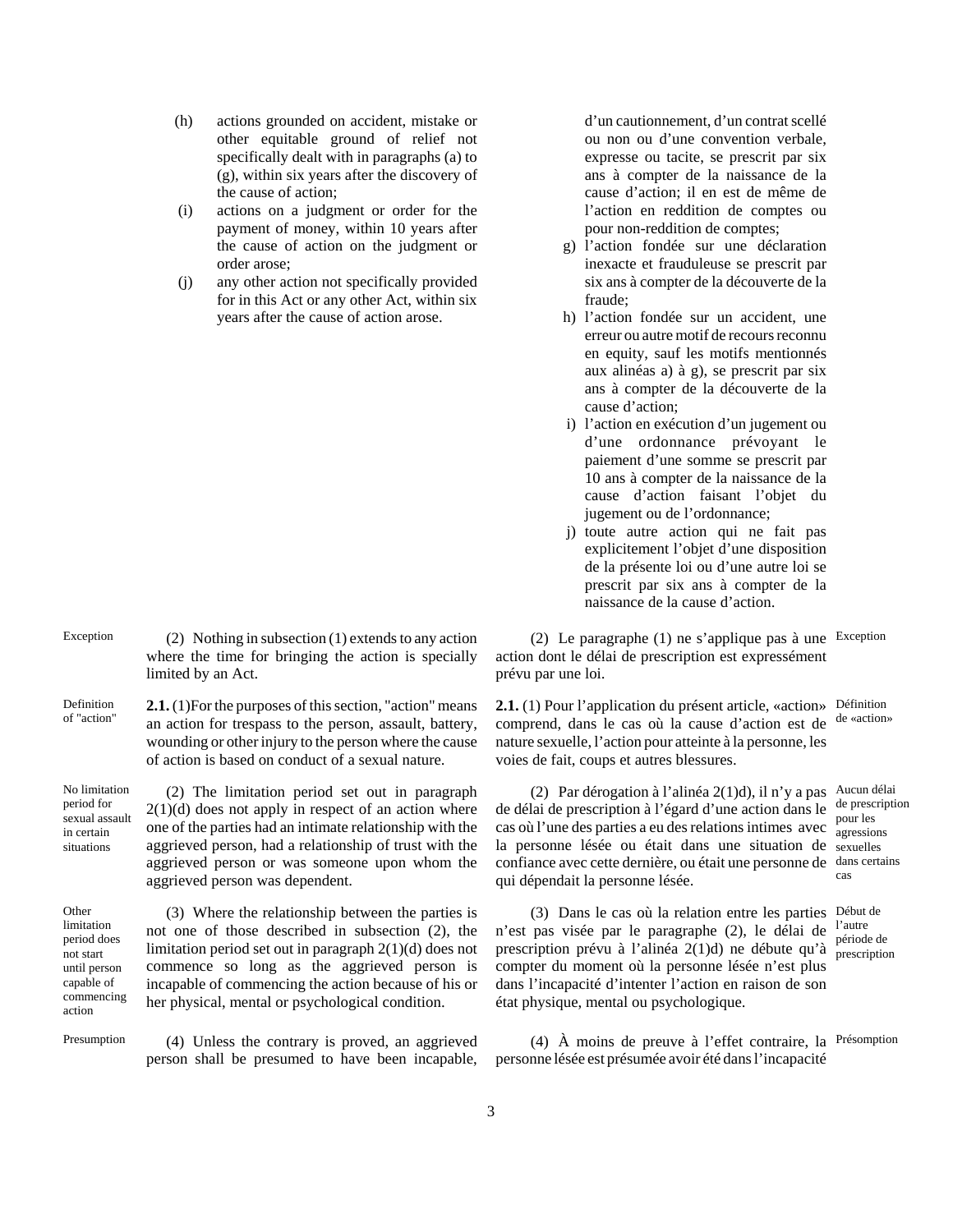because of his or her physical, mental or psychological condition, of commencing an action earlier than it was commenced.

Prior limitation periods do not apply (5) This section applies whether or not the right of an aggrieved person to bring the action was at any time governed by a limitation period. S.N.W.T. 1995,c.8,s.2.

- Concealed fraud **3.** When the existence of a cause of action has been concealed by the fraud of the person setting up this Part or Part II as a defence, the cause of action shall be deemed to have arisen when the fraud was first known or discovered.
- Item in account **4.** No claim in respect of an item in an account that arose more than six years before the commencement of the action is enforceable by action by reason only of some other claim in respect of another item in the same account having arisen within six years before the commencement of the action.
- **Foreign** limitation does not apply **4.1.** Where an action is one defined in subsection 2.1(1) and the court determines, in that action, that the law of a jurisdiction other than the Territories is applicable and that the law of that jurisdiction governing the limitation of actions is, for the purposes of private international law, classified as procedural, the court shall apply the law of the Territories as set out in section 2.1. S.N.W.T. 1995, c.8,s.3.

Person under disability **5.** Where a person entitled to bring any action mentioned in paragraphs  $2(1)(c)$  to (i) is under disability at the time the cause of action arises, the person may bring the action within the time limited by this Act with respect to the action or at any time within two years after the person first ceased to be under disability.

### ACKNOWLEDGMENTS AND PART PAYMENT RECONNAISSANCES ET PAIEMENT PARTIEL

- Subsequent acts **6.** (1) Whenever any person who is, or would have been but for the passage of time, liable to an action for the recovery of money as a debt, or his or her agent in that behalf,
	- (a) conditionally or unconditionally promises his or her creditor or the agent of the creditor in writing signed by the debtor or the agent of the debtor to pay the debt,
	- (b) gives a written acknowledgment of the debt signed by the debtor or the agent of the debtor to his or her creditor or the agent

d'intenter l'action plus tôt en raison de son état physique, mental ou psychologique.

(5) Le présent article s'applique même si le droit Délais de de la personne lésée d'intenter une action était à quelque moment que ce soit régi par un délai de prescription. L.T.N.-O. 1995, ch. 8, art. 2. prescription antérieurs ne s'appliquent pas

qui invoque en défense la présente partie ou la partie II, la cause d'action est réputée avoir pris naissance au moment où la manoeuvre frauduleuse a d'abord été

début de l'action n'est exécutoire au moyen d'une action pour le seul motif qu'une autre réclamation portant sur un autre article du même compte a pris naissance moins de six ans avant le début de l'action.

connue ou découverte.

**3.** Lorsque l'existence d'une cause d'action est Manoeuvre cachée par une manoeuvre frauduleuse de la personne frauduleuse

**4.** Aucune réclamation portant sur un article d'un Article compte et prenant naissance plus de six ans avant le  $\frac{d' \text{un}}{dx}$ compte

4.1. Lorsque, dans une action au sens du La loi des paragraphe  $2.1(1)$ , le tribunal établit que la loi d'un territoires ressort autre que celui des territoires s'applique, et que le droit de ce ressort relatif aux prescriptions est, quant aux matières de droit international, de nature procédurale, le tribunal applique la loi des territoires établie à l'article 2.1. L.T.N.-O. 1995, ch. 8, art. 3. s'applique

### DISABILITIES INCAPACITÉS

**5.** La personne qui a le droit d'intenter l'une des Incapables actions mentionnées aux alinéas 2(1)c) à i), mais qui est frappée d'incapacité à la date à laquelle la cause d'action prend naissance, peut l'intenter dans les délais applicables fixés par la présente loi ou à tout moment dans les deux ans suivant la date à laquelle son incapacité cesse.

**6.** (1) Lors qu'une personne ou son représentant, Actes qui, sans le délai de prescription, serait ou aurait été passible, d'une action en recouvrement d'une somme comme créance : subséquents

- a) promet conditionnellement ou non à son créancier ou au représentant de celui-ci, au moyen d'un écrit revêtu de sa signature ou de celle de son représentant, d'acquitter le montant de la créance;
- b) donne à son créancier ou au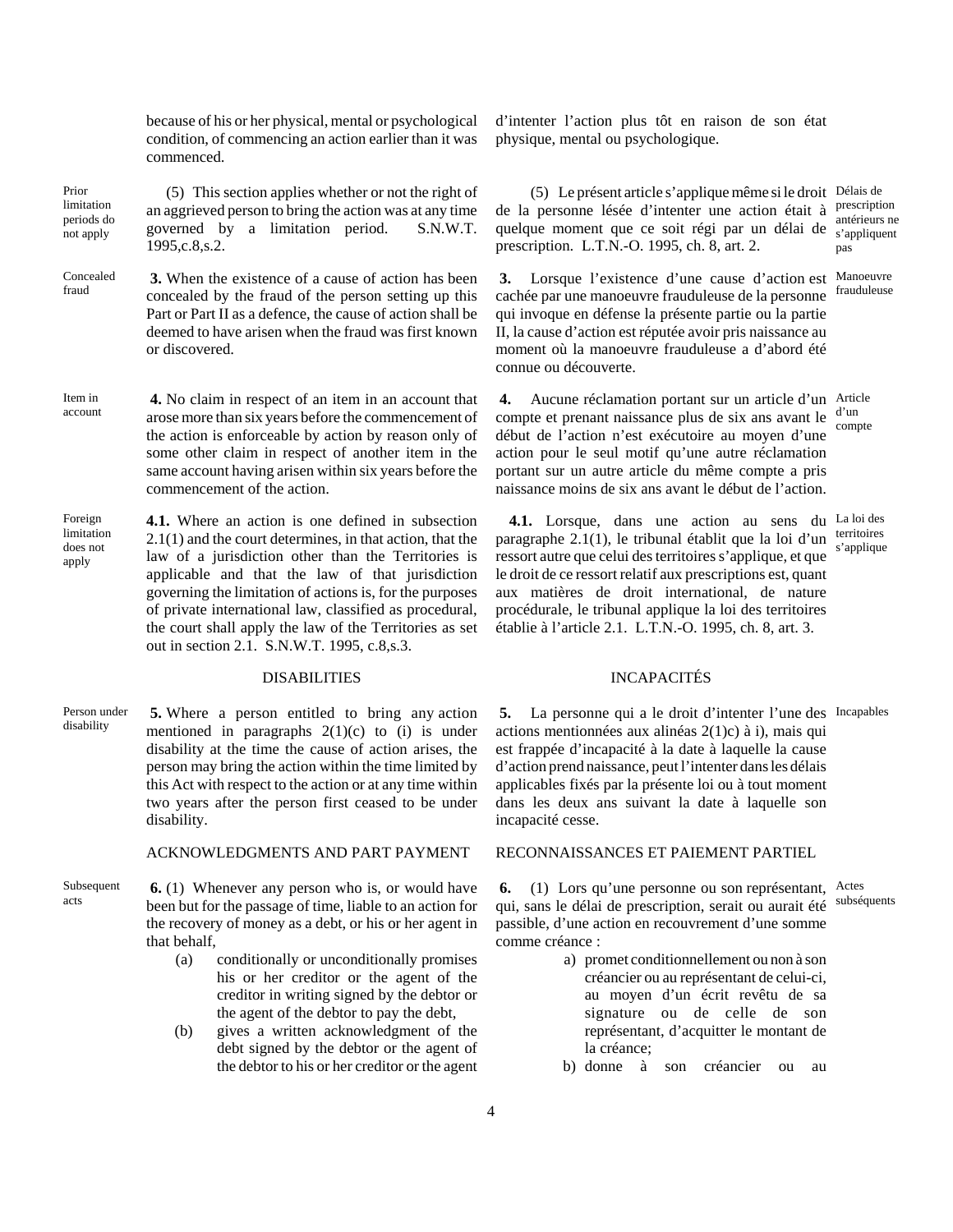of the creditor, or

(c) makes a part payment on account of the principal debt or interest on the principal debt, to his or her creditor or the agent of the creditor,

an action to recover any such debt may be brought within six years after the date of the promise, acknowledgment or part payment, as the case may be, notwithstanding that the action would otherwise be barred under this Act.

représentant de celui-ci une reconnaissance écrite de la créance, revêtue de sa signature ou de celle de son représentant;

c) fait à son créancier ou au représentant de celui-ci un paiement partiel à valoir sur le principal du montant de la créance ou sur les intérêts qui s'y rattachent,

l'action en recouvrement d'une telle dette se prescrit par six ans à compter de la date de la promesse, de la reconnaissance ou du paiement partiel, selon le cas, malgré le fait que l'action serait autrement prescrite en vertu des dispositions de la présente loi.

(2) La reconnaissance écrite d'une créance ou le Effet d'une paiement partiel à valoir sur le principal du montant de reconnaissance la créance ou des intérêts courus a plein effet, qu'une promesse de payer puisse ou non s'en inférer et qu'elle soit ou non accompagnée d'un refus de payer.

**7.** Les débiteurs, contractants conjoints — ou les exécuteurs testamentaires ou administrateurs de biens de l'un d'entre eux — ne perdent pas le bénéfice de la présente loi et ne peuvent être tenus responsable à l'égard d'une promesse écrite et signée ou d'un paiement du principal ou des intérêts effectué par l'un d'eux.

écrite

ou obligés Contractants et débiteurs liés conjointement

**8.** Dans une action intentée contre au moins deux Recouvrement débiteurs, contractants ou obligés conjoints, ou exécuteurs testamentaires ou administrateurs visés à l'article 7, s'il ressort au procès ou autrement que le demandeur, même si la présente loi lui interdit d'intenter une action en recouvrement contre l'une ou plusieurs de ces débiteurs, contractants ou obligés conjoints, ou des exécuteurs testamentaires ou administrateurs, a néanmoins le droit de le faire contre tout autre défendeur en vertu d'une nouvelle reconnaissance ou promesse, ou en vertu d'un nouveau paiement, jugement doit être rendu en faveur du demandeur contre tout défendeur à l'égard duquel il a un droit de recouvrement et contre le demandeur en faveur de tout défendeur à l'égard duquel le demandeur n'a aucun droit de recouvrement.

contre les débiteurs conjoints

(2) A written acknowledgment of a debt or a part payment on account of the principal debt or interest on the principal debt has full effect whether or not a promise to pay can be implied from that and whether or not it is accompanied by a refusal to pay.

Joint contractors and covenantors

Effect of written acknowledgment

> **7.** Where there are two or more joint debtors, joint contractors, joint obligors or joint covenantors, or executors or administrators of any debt or, contractor, obligor or covenator, no such joint debtor, joint contractor, joint obligor or joint covenantor, or executor or administrator shall lose the benefit of this Act so as to be chargeable in respect or by reason only of any written acknowledgment or promise made and signed, or by reason of any payment of any principal or interest made, by any other or others of them.

Recovery against those acknowledging

**8.** In actions commenced against two or more joint debtors, joint contractors, joint obligors or joint covenantors, or executors or administrators referred to in section 7, if it appears at the trial or otherwise that the plaintiff, though barred by this Act, as to one or more of such joint debtors, joint contractors, joint obligors or joint covenantors, or executors or administrators, is nevertheless entitled to recover against any other or others of the defendants by virtue of a new acknowledgment, promise or payment, judgment shall be given for the plaintiff as to the defendant or defendants against whom the plaintiff is entitled to recover, and for the other defendant or defendants against the plaintiff.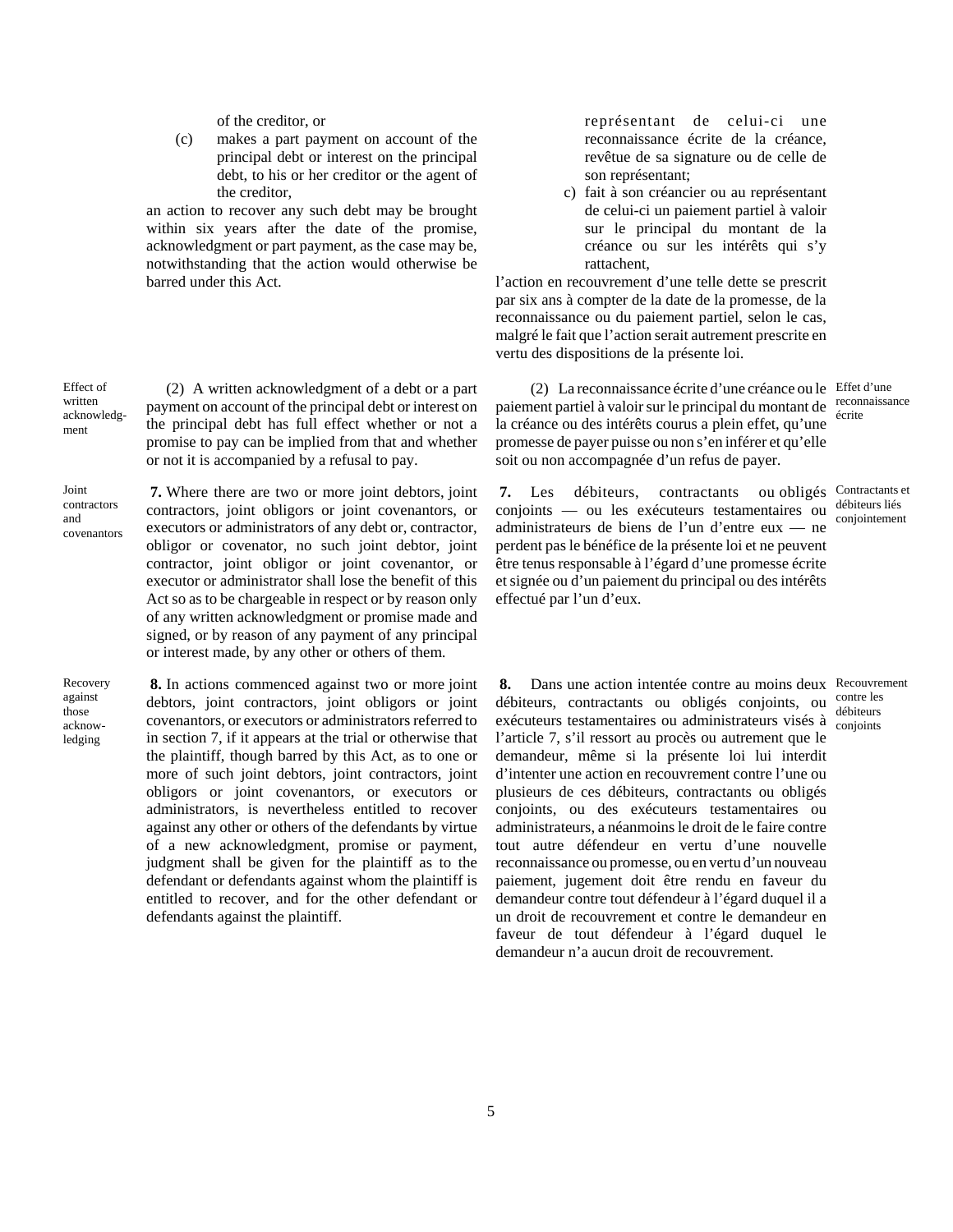Endorsements of payments **9.** No endorsement or memorandum of any payment written or made on any promissory note, bill of exchange or other writing, by or on behalf of the person to whom the payment has been made, shall be deemed sufficient proof of the payment, so as to take the case out of the operation of this Act.

Counterclaim and set-off **10.** This Part applies to any claim of the nature mentioned in this Part alleged by way of counterclaim or set-off on the part of any defendant.

### CHARGES ON LAND AND LEGACIES

- **11.** (1) No proceedings shall be taken to recover (a) a rent charge or sum of money secured by a mortgage or otherwise charged on or payable out of any land or rent charge,
	- (b) a legacy, whether it is or is not charged on land, or
	- (c) the personal estate or any share of the personal estate of a person dying intestate and possessed by his or her personal representative,

except within 10 years after a present right to recover it accrued to a person capable of giving a discharge for it or a release of it, unless before the expiration of the 10 years

- (d) some part of the rent charge, sum of money, legacy or estate or share or some interest on it has been paid by a person bound or entitled to make a payment of it or his or her agent in that behalf to a person entitled to receive the payment or his or her agent, or
- (e) some acknowledgment in writing of the right to the rent charge, sum of money, legacy, estate or share signed by any person so bound or entitled or his or her agent in that behalf has been given to a person entitled to receive it or his or her agent,

and in that case, no action shall be brought except within 10 years after the payment or acknowledgment, or at the last of the payments or acknowledgements, if more than one was made or given.

**9.** N'est pas réputé constituer une preuve suffisante Endossement de paiement permettant de soustraire le cas à  $\frac{des}{des}$ l'application de la présente loi l'endossement ou la note constatant un paiement écrit ou fait sur un billet à ordre, une lettre de change ou tout autre écrit, par la personne à laquelle le paiement a été fait ou au nom de celle-ci.

**10.** La présente partie s'applique à toute demande Demande que fait un défendeur par voie de demande reconvenreconventionnelle ou qu'il soulève par voie de compensation lorsque la demande se rattache à l'une ou l'autre des catégories d'action mentionnées dans la présente partie. tionnelle

### PART II PARTIE II

## CHARGES GREVANT UN BIEN-FONDS ET UN LEGS

**11.** (1) L'action en recouvrement :

a) d'une rente foncière ou d'une somme de sommes Recouvrement grevant un bien-fonds

- garantie par une hypothèque ou grevant de toute autre façon un bien-fonds ou une rente foncière;
- b) d'un legs, que celui-ci grève ou non un bien-fonds;
- c) de tout ou partie des biens mobiliers d'un intestat qui sont en la possession du représentant personnel,

se prescrit par 10 ans à compter de la date à laquelle le droit immédiat de recouvrer ces sommes ou ces biens échoit à une personne capable d'en donner quittance ou libération, à moins qu'avant l'expiration de cette période de 10 ans :

- d) une partie de la rente foncière ou de la somme ou des intérêts s'y rattachant ait été payée par la personne tenue ou ayant le droit d'en effectuer le paiement, ou par son représentant, à une personne y ayant droit ou à son représentant;
- e) une reconnaissance du droit à la rente foncière, à la somme, au legs, à la succession ou à la partie de celle-ci ait été donnée par écrit et signée par la personne tenue ou ayant le droit d'en effectuer le paiement, ou par son représentant, à une personne y ayant droit ou à son représentant;

dans un tel cas, l'action se prescrit par 10 ans à compter de la date de ce paiement ou de cette reconnaissance, ou du dernier de ces paiements ou de la dernière de ces reconnaissances, s'il y en a eu

## Recovery of money charged

on land

bénéficiaires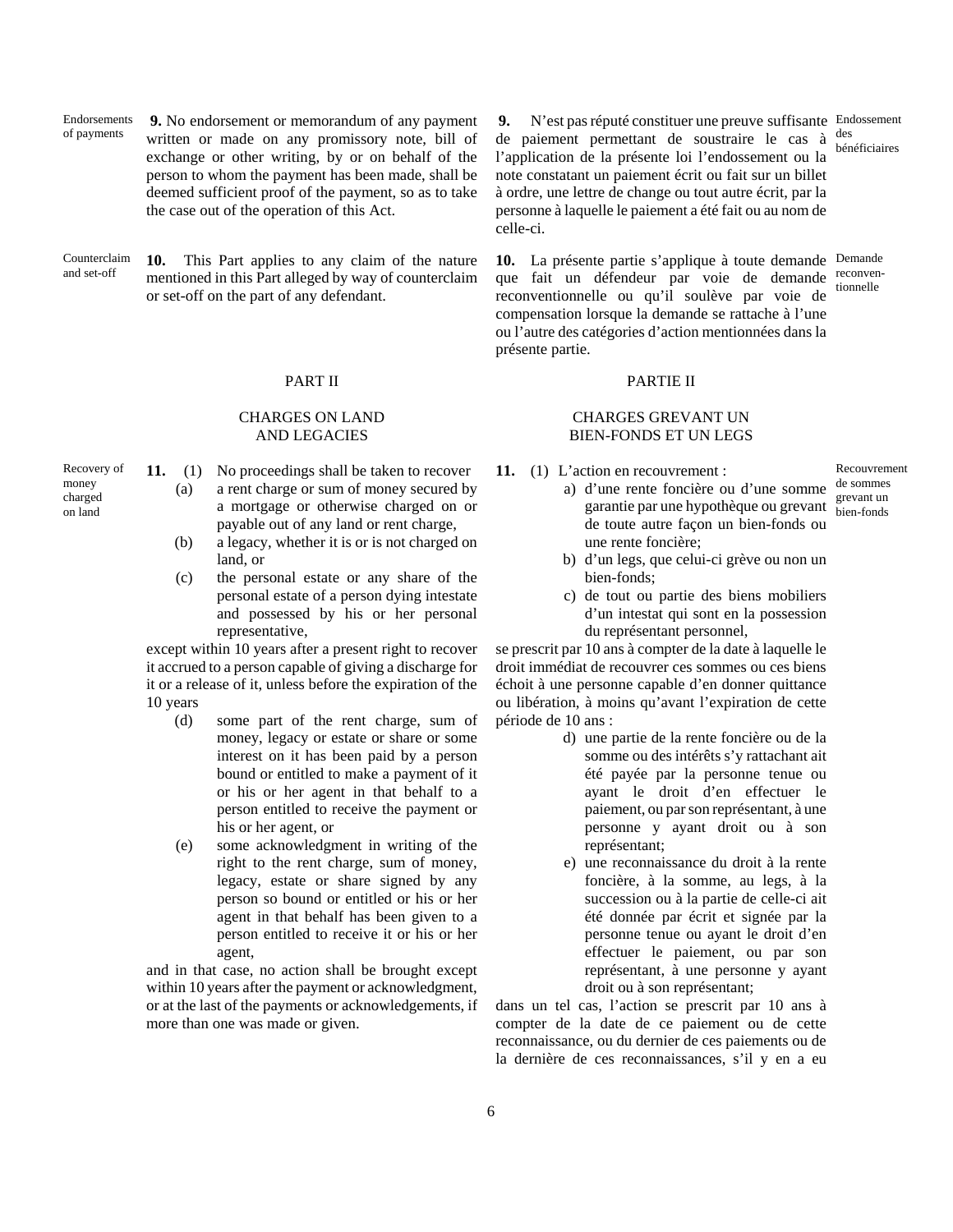## plusieurs.

(2) Dans le cas d'un intérêt réversif à l'égard Intérêt d'un bien-fonds, aucun droit de recouvrement de la réversif somme le grevant n'est réputé échoir tant qu'il n'y a pas possession de l'intérêt réversif.

12. L'action en recouvrement d'une somme payable Recouvrement aux termes d'une convention de vente d'un bien-fonds se prescrit par 10 ans à compter de la date à laquelle le remes d'une droit immédiat de recouvrer cette somme est échu à convention de une personne ayant le droit de la recevoir ou étant vente capable d'en donner quittance, à moins qu'avant l'expiration de ce délai de 10 ans :

de sommes payables aux

Reversion not Reversion not (2) In the case of a reversionary interest in land, no<br>in possession  $\phi$  right to goographic sum of monor shaped on it shall right to recover the sum of money charged on it shall be deemed to accrue until the interest has fallen into possession.

Recovery of money payable on agreement of sale

**12.** No proceedings shall be taken to recover any sum of money payable under an agreement for the sale of land except within 10 years after a present right to recover the sum of money accrued to a person entitled to receive it, or capable of giving a release of it, unless before the expiration of the 10 years

- (a) some part of the sum of money, or some interest on it, has been paid by a person bound or entitled to make a payment of it, or his or her agent in that behalf, to a person entitled to receive it or his or her agent, or
- (b) some acknowledgment in writing of the right to receive the sum of money signed by the person so bound or entitled, or his or her agent in that behalf, has been given to a person entitled to receive the sum of money or his or her agent,

and in that case, no action shall be brought except within 10 years after the payment or acknowledgment, or the last of the payments or acknowledgments, if more than one was made or given.

Recovery of rent and interest charged on land

**13.** (1) No arrears of rent, or of interest in respect of any sum of money to which section 11 or 12 applies or any damages in respect of such arrears shall be recovered by any proceeding, except within six years after a present right to recover it accrued to a person capable of giving a discharge for it or a release of it unless, before the expiration of the six years

- (a) some part of the arrears has been paid by a person bound or entitled to make a payment of it or his or her agent in that behalf to a person entitled to receive it or his or her agent, or
- (b) some acknowledgment in writing of the right to the arrears signed by a person so bound or entitled or his or her agent in that behalf has been given to a person entitled to receive the arrears or his or her agent,

and in that case, no proceedings shall be taken except within six years after the payment or acknowledgment, or the last of the payments or acknowledgments, if more than one was made or given.

a) une partie de la somme ou des intérêts s'y rattachant ait été payée par la personne tenue ou ayant le droit d'en effectuer le paiement, ou par son représentant, à une personne ayant ce droit ou à son représentant;

b) une reconnaissance écrite du droit de recevoir cette somme, signée par la personne ainsi tenue ou ayant ce droit, ou par son représentant, ait été donnée à une personne ayant le droit de la recevoir ou à son représentant.

Dans un tel cas, l'action se prescrit par 10 ans à compter de la date de ce paiement ou de cette reconnaissance, ou du dernier de ces paiements ou de la dernière de ces reconnaissances, s'il y en a plusieurs.

13. (1) L'action en recouvrement d'arriérés de loyer Recouvrement ou d'intérêts portant sur une somme à laquelle s'applique l'article 11 ou 12, ou de dommages-intérêts revent un relatifs à ces arriérés, se prescrit par six ans à compter bien-fonds de la date à laquelle le droit immédiat de les recouvrer est échu à une personne capable d'en donner libération ou quittance, à moins qu'avant l'expiration de ce délai de six ans :

- de loyer<br>et d'intérêts grevant un
- a) une partie de ces arriérés ait été payée par une personne tenue ou ayant le droit d'en effectuer le paiement, ou par son représentant, à une personne ayant le droit de les recevoir ou à son représentant;
- b) une reconnaissance écrite du droit aux arriérés, signée par la personne ainsi tenue ou ayant ce droit, ou par son représentant ait été donnée à une personne ayant le droit de la recevoir ou à son représentant.

Dans un tel cas, la procédure se prescrit par six ans à compter de la date de ce paiement ou de cette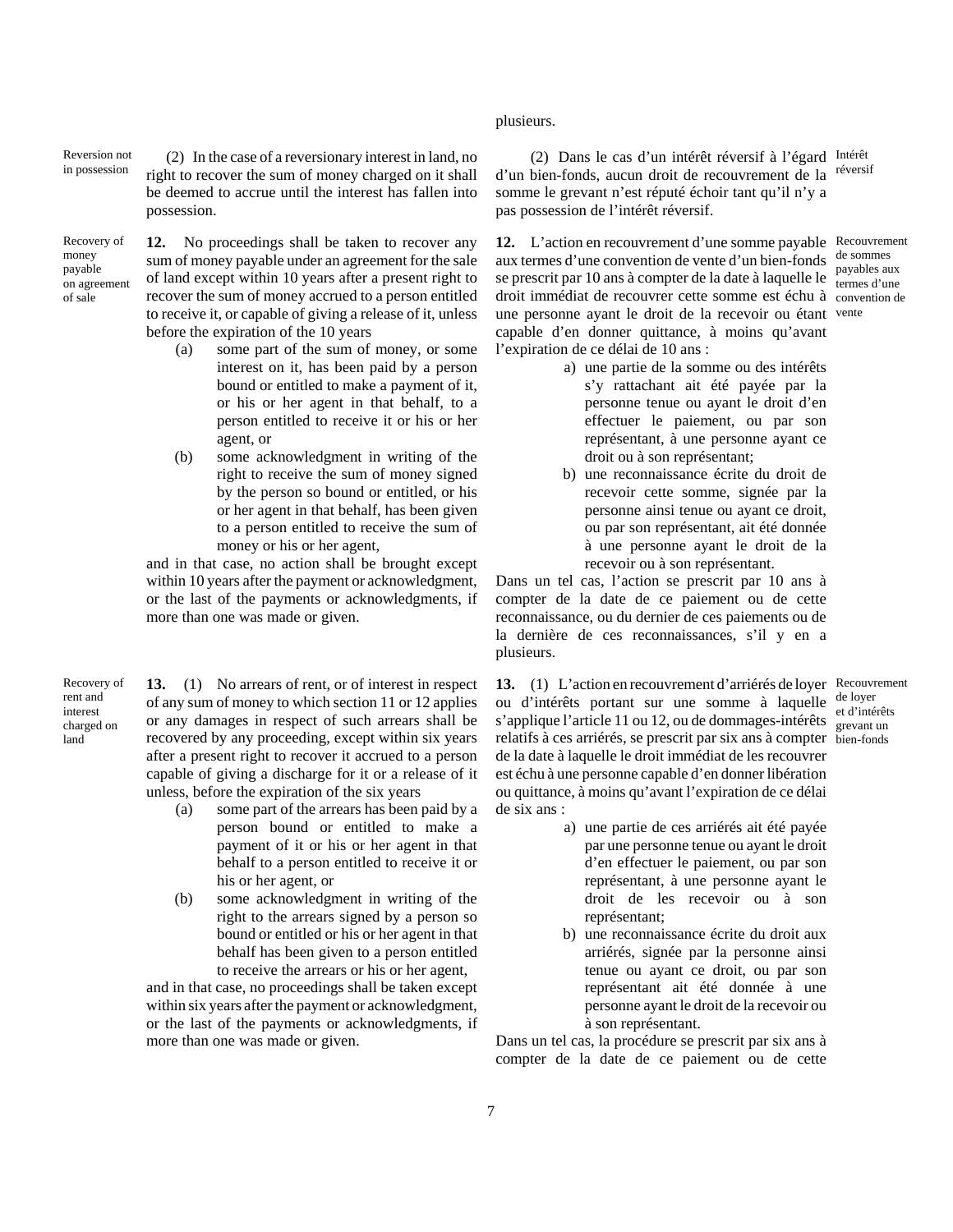Exemption  $(2)$  Subsection  $(1)$  does not apply to an action for redemption or similar proceedings brought by a mortgagor or by any person claiming under the mortgagor.

Recovery where prior mortgagee in possession **14.** Where a prior mortgagee has been in possession of land within one year before an action is brought by a person entitled to a subsequent mortgage on the same land, the person entitled to the subsequent mortgage may recover in that action the arrears of interest that have become due during the whole time the prior mortgagee was in such possession or receipt, although

Recovery of sums secured **15.** (1) No action shall be brought to recover a sum of money or legacy charged on or payable out of any land or rent charge, though secured by an express trust, or to recover any arrears of rent or of interest in respect of a sum of money or legacy so charged or payable or so secured, or any damages in respect of those arrears, except within the time within which it would be recoverable if there were no such trust.

that time may have exceeded the term of six years.

by express trust

Saving (2) Subsection (1) does not operate so as to affect any claim of a *cestui que trust* against his or her trustee for property held on an express trust.

### RIGHT TO TAKE PROCEEDINGS DROIT D'ACTION

Definitions **16.** In this Part,

"claimant" means the person taking the proceedings to recover land where there is no predecessor; (*demandeur)*

"predecessor" means the person to whom the right to take proceedings to recover land accrues and through whom another person claims. (*prédécesseur*)

reconnaissance, ou du dernier de ces paiements ou de la dernière de ces reconnaissances, s'il y en a eu plusieurs.

(2) Le paragraphe (1) ne s'applique pas à une Exemption action en extinction d'hypothèque ou à une procédure semblable intentée par un débiteur hypothécaire ou par son ayant droit.

**14.** Lorsqu'un créancier hypothécaire l'antériorité est en possession d'un bien-fonds dans par le l'année précédant une action intentée par une personne bypartier ayant droit à une hypothèque postérieure, cette ayant dernière peut recouvrer dans l'action les arriérés l'antériorité d'intérêts qui sont arrivés à échéance pendant toute la période durant laquelle le créancier hypothécaire ayant l'antériorité est en possession de ce bien-fonds, bien que cette période ait pu dépasser le délai de six ans. ayant Recouvrement hypothécaire

15. (1) L'action en recouvrement d'une somme ou Recouvrement d'un legs grevant un bien-fonds ou une rente foncière ou exigibles sur ceux-ci, même s'ils sont garantis par garanties par une fiducie explicite, ou en recouvrement des arriérés explicite de loyer ou des intérêts s'y rattachant, ou encore des dommages-intérêts s'y rapportant, ne peut être introduite que dans le délai dans lequel il serait recouvrable si une telle fiducie n'existait pas. de sommes une fiducie

(2) Le paragraphe (1) n'a pas pour effet de Exception porter atteinte à la demande que présente le bénéficiaire de la fiducie à l'encontre de son fiduciaire relativement aux biens détenus en vertu d'une fiducie explicite.

### PART III PARTIE III

### LAND BIEN-FONDS

16. Les définitions qui suivent s'appliquent à la Définitions présente partie.

«demandeur» La personne qui engage une action en recouvrement d'un bien-fonds lorsqu'il n'y a pas de prédécesseur. (*claimant)*

«prédécesseur» La personne à laquelle est échu le droit d'introduire une action en recouvrement d'un bien-fonds et l'ayant droit du demandeur. (*predecessor)*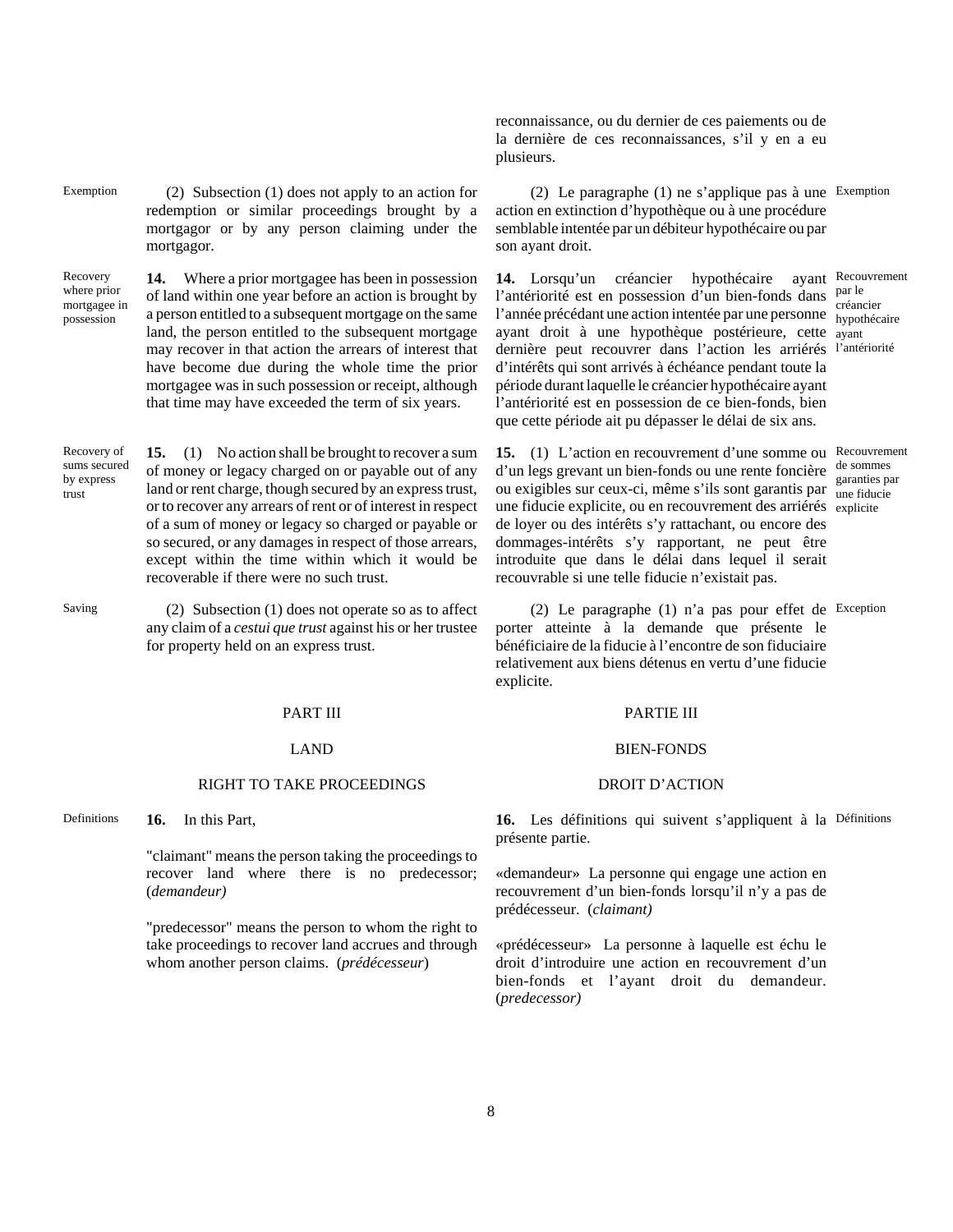*Land Titles Act* **17.** This Part is subject to the *Land Titles Act*. R.S.N.W.T. 1988,c.8(Supp.),s.215.

Recovery of land

**18.** No person shall take proceedings to recover any land except

- (a) within 10 years after the time at which the right to do so first accrued to the person through whom he or she claims; or
- (b) if the right did not accrue to such a predecessor, then within 10 years after the time at which the right first accrued to the person taking the proceedings.

Accrual of right on dispossession

**19.** Where

- (a) a claimant or a predecessor has in respect of the estate or interest claimed been in possession of the land or in receipt of the profits of the land, and
- (b) while entitled to the possession or receipts has been dispossessed or has discontinued the possession or receipt,

the right to take proceedings to recover the land shall be deemed to have first accrued at the time of the dispossession or discontinuance of possession or at the last time at which any such profits were so received.

Accrual of right on death of predecessor **20.** Where a claimant claims the estate or interest of a deceased predecessor who was in possession of the land or in receipt of the profits of the land in respect of the same estate or interest at the time of his or her death was the last person entitled to the estate or interest who was in possession or receipt, the right to take proceedings to recover the land shall be deemed to have first accrued at the time of the death of the predecessor.

Accrual of right according to assurance

### **21.** Where

- (a) the claimant claims in respect of an estate or interest in possession, granted, appointed or otherwise assured to the claimant or a predecessor by a person being in respect of the estate or interest in the possession of the land or in receipt of the profits of the land, and
- (b) no person entitled under the assurance has been in possession or receipt,

the right to take proceedings to recover the land shall be deemed to have first accrued at the time at which

**17.** Les dispositions de la *Loi sur les titres de Loi sur les biens-fonds* l'emportent sur celles de la présente partie. L.R.T.N.-O. 1988, ch. 8 (Suppl.), art. 215. *titres de biens-fonds*

**18.** L'action en recouvrement d'un bien-fonds se Recouvrement prescrit : d'un bien-fonds

- a) par 10 ans à compter de la date à laquelle ce droit est échu initialement à son titulaire original;
- b) si le droit n'est pas échu à un tel prédécesseur, par 10 ans à compter de la date à laquelle le droit est échu initialement à la personne qui introduit l'action.

### SPECIAL CASES CAS PARTICULIERS

- **19.** Lorsque :
	- a) d'une part, un demandeur ou un prédécesseur est, en ce qui concerne le dépossession domaine ou l'intérêt réclamé, en possession du bien-fonds ou en reçoit les profits;

Naissance du droit lors de la

b) d'autre part, alors qu'il a droit à la possession ou la perception des profits, le demandeur ou le prédécesseur est dépossédé du bien-fonds ou cesse de le posséder ou d'en recevoir les profits,

le droit d'engager une action en recouvrement du bien-fonds est réputé avoir pris naissance à la date de cette dépossession ou de cette cessation de possession, ou à la dernière date de perception de ces profits.

**20.** Lorsque la réclamation du demandeur porte sur Naissance le domaine ou l'intérêt d'un prédécesseur décédé qui, au décès, était en possession du bien-fonds en question  $\frac{\text{obs}}{\text{décès}}$ ou en recevait les profits, et qui est la dernière prédécesseur personne à avoir ce domaine ou cet intérêt, le droit d'engager une action en recouvrement du bien-fonds est réputé avoir pris naissance à la date du décès du prédécesseur. du droit lors du

### **21.** Lorsque :

- a) la réclamation du demandeur porte sur un domaine ou sur un intérêt à l'égard de la possession, cédé, assigné par mandat de désignation ou autrement transféré à lui-même ou à un prédécesseur par une personne qui, quant à ce domaine ou à cet intérêt, était en possession du bien-fonds ou en recevait les profits;
	- b) aucun ayant droit visé par le transfert n'a été en possession ou n'a reçu les

Naissance du droit en vertu du transfert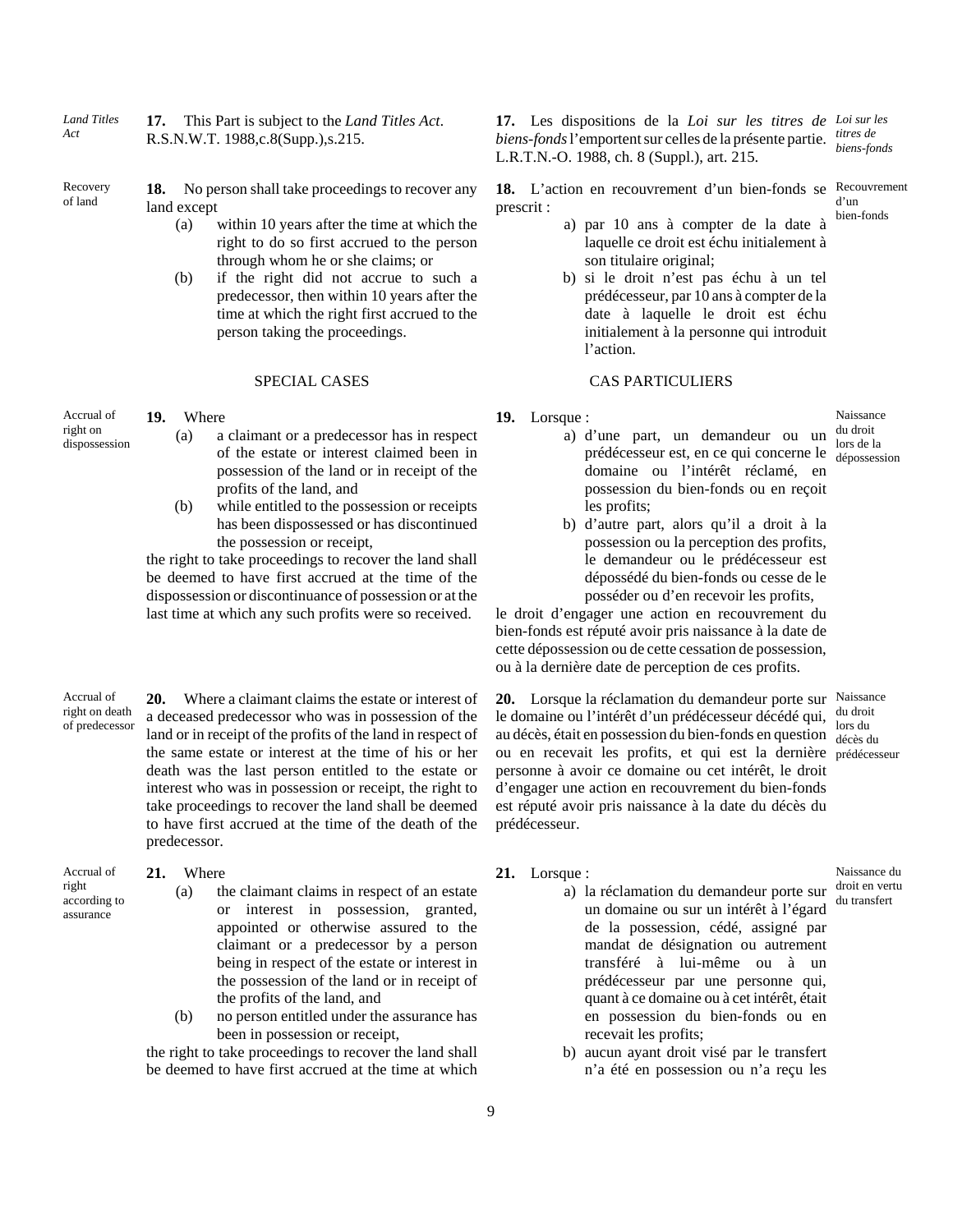the claimant or his or her predecessor became entitled to that possession or receipt by virtue of the assurance.

Accrual of right on forfeiture

When right

future estate

**22.** Where the claimant or the predecessor becomes entitled by reason of forfeiture or breach of condition, then the right to take proceedings to recover the land shall be deemed to have first accrued whenever the forfeiture was incurred or the condition was broken.

accrues as to **23.** Where the estate or interest claimed has been an estate or interest in reversion or remainder or other future estate or interest, including in it an executory devise, and no person has obtained the possession of the land or is in receipt of the profits of the land in respect of the estate or interest, the right to take proceedings to recover the land shall be deemed to have first accrued at the time at which the estate or interest became an estate or interest in possession, by the determination of any estate or estates in respect of which the land has been held or the profits of the land have been received notwithstanding the claimant or the predecessor has at any time before the creation of the estate or estates that has determined been in the possession of the land or in receipt of the profits of the land.

Proceedings as 24. to future estate **24.** Where the person last entitled to any particular estate on which any future estate or interest was expectant was not in possession of the land or in receipt of the profits of the land at the time when his or her interest determined, no proceedings to recover the land shall be taken by any person becoming entitled in possession to a future estate or interest except within 10 years after the time when the right to take proceedings first accrued to the person whose interest has so determined, or within five years after the time when the estate of the person becoming entitled in possession has become vested in possession, whichever of these two periods is the longer.

Where proceedings barred **25.** Where the right to take proceedings to recover the land has been barred, no proceedings shall be taken by any person afterwards claiming to be entitled to the same land in respect of any subsequent estate or interest under any will or assurance executed or taking effect after the time when a right to take proceedings first accrued to the owner of the particular estate whose interest has so determined.

### profits,

le droit d'engager une action en recouvrement du bien-fonds est réputé avoir pris naissance à la date à laquelle le demandeur ou son prédécesseur a acquis le droit à la possession ou aux profits en vertu du transfert.

**22.** Lorsque le demandeur ou le prédécesseur Naissance acquiert le droit de recouvrer un bien-fonds en raison du droit d'une déchéance ou de la violation d'une condition, le  $\frac{\text{loss}}{\text{dechéance}}$ droit d'engager une action est réputé avoir pris naissance au moment où s'est produite la déchéance ou la violation de la condition. lors de la

### FUTURE ESTATES DOMAINES FUTURS

**23.** Lorsque le domaine ou l'intérêt réclamé est un Naissance domaine, un intérêt de réversion, un résidu ou un autre domaine ou intérêt futur, y compris un legs non réalisé, cas d'un et que nul n'a obtenu la possession du bien-fonds domaine faisant l'objet du domaine ou de l'intérêt, ou n'a reçu futur les profits de ce bien-fonds, le droit d'engager une action en recouvrement du bien-fonds est réputé avoir pris naissance à la date à laquelle le domaine ou l'intérêt en question est devenu un domaine ou un intérêt dans la possession, par la résolution de tout domaine en vertu duquel le bien-fonds a été tenu ou les profits de ce dernier ont été reçus, bien que le demandeur ou le prédécesseur ait été, à tout moment avant la création du ou des domaines qui ont pris fin, en possession du bien-fonds, ou en ait reçu les profits. du droit dans le

**24.** Lorsque le dernier détenteur d'un domaine Actions particulier auquel se rattachait un domaine futur ou un intérêt en expectative n'est pas en possession du domaine bien-fonds ou n'en reçoit pas les profits à la date de futur résolution de son intérêt, l'action en recouvrement du bien-fonds que peut engager une personne qui acquiert un droit actuel sur un domaine ou un intérêt futurs se prescrit par 10 ans à compter de la date à laquelle le droit de l'engager est initialement échu à la personne dont l'intérêt a ainsi pris fin ou par cinq ans à compter de la date à laquelle la personne devant acquérir ce domaine actuel l'acquiert effectivement, selon le plus long de ces deux délais.

**25.** Lorsque se prescrit le droit d'engager une action Prescription en recouvrement du bien-fonds, aucune action ne peut être engagée par une personne prétendant par la suite avoir un domaine ou un résidu à l'égard de ce même bien-fonds, en vertu d'un testament ou d'un transfert passé ou prenant effet après la date à laquelle le droit d'engager une procédure est initialement échu au propriétaire du domaine particulier dont l'intérêt a

dans le cas d'un

du droit d'engager une action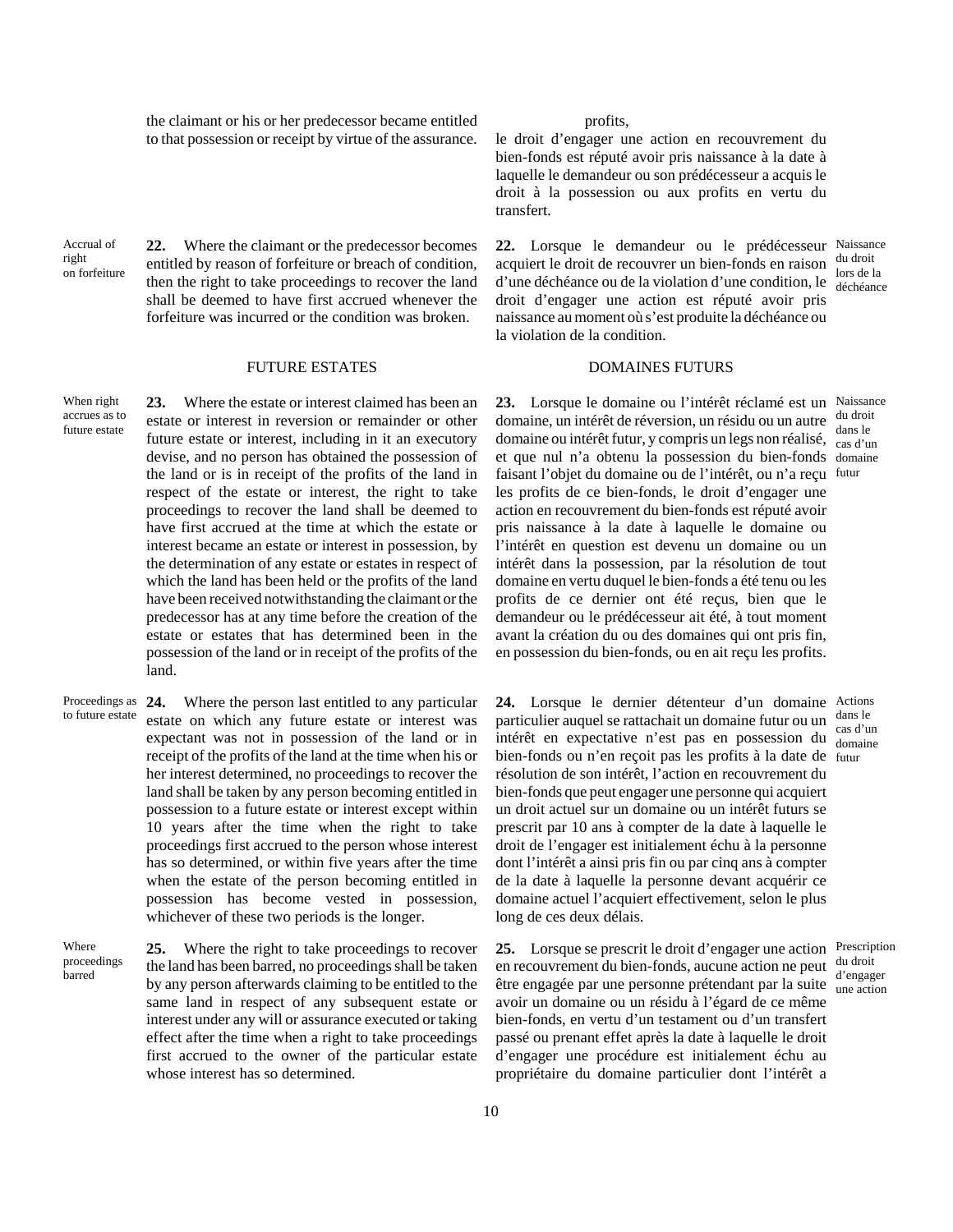Bar to estate in possession and future estate

**26.** When the right of a person to take proceedings to recover land to which the person may have been entitled for an estate or interest in possession entitling the person to take proceedings has been barred by the determination of the period that is applicable, and the person has at any time during that period been entitled to any other estate, interest, right or possibility in reversion, remainder or otherwise in or to the same land, no proceedings shall be taken by the person or any person claiming through the person to recover the land in respect of that other estate, interest, right or possibility, unless in the meantime the land has been recovered by a person entitled to an estate, interest or right that has been limited or taken effect after or in defeasance of the estate or interest in possession.

Where right of forfeiture not claimed **27.** When the right to take proceedings to recover any land first accrued to a claimant or a predecessor by reason of any forfeiture or breach of condition in respect of an estate or interest in reversion or remainder and the land has not been recovered by virtue of that right, the right to take proceedings shall be deemed to have first accrued at the time when the estate or interest became an estate or interest in possession.

## LANDLORD AND TENANT LOCATEUR ET LOCATAIRE

When right accrues where rent wrongfully received

**28.** Where

- (a) a person is in possession of land, or in receipt of the profits of land by virtue of a lease in writing, by which a rent amounting to the yearly sum or value of at least \$4 is reserved,
- (b) the rent reserved by the lease has been received by a person wrongfully claiming to be entitled to the land in reversion immediately expectant on the determination of the lease, and
- (c) no payment in respect of the rent reserved by the lease has afterwards been made to the person rightfully entitled to it,

the right of the claimant or his or her predecessor to take proceedings to recover the land after the determination of the lease shall be deemed to have first accrued at the time at which the rent reserved by the lease was first so received by the person wrongfully claiming and no such right shall be deemed to have first accrued on the determination of the lease to the

ainsi pris fin.

26. Lorsque se prescrit, par l'expiration du délai Domaine en applicable en l'espèce, le droit que possède une personne d'engager une action en recouvrement d'un bien-fonds à l'égard duquel elle peut avoir eu un domaine ou un intérêt dans la possession lui permettant d'engager une action et que cette personne a, à tout moment pendant ce délai, droit à tout autre domaine, intérêt, droit ou possibilité, notamment résiduel ou de réversion, quant au même bien-fonds, aucune action ne peut être engagée par cette personne, ou par un ayant droit de celle-ci, pour recouvrer le bien-fonds faisant l'objet du domaine, de l'intérêt, du droit ou de la possibilité, à moins que ce bien-fonds n'ait été recouvré entre-temps par une personne ayant droit à un domaine, à un intérêt ou à un droit qui a été restreint ou qui a pris effet à la suite du domaine ou intérêt actuel, ou en annulation de ceux-ci.

**27.** Lorsque le droit d'engager une action en Déchéance recouvrement d'un bien-fonds est initialement échu à non un demandeur ou à un prédécesseur en raison d'une déchéance ou de la violation d'une condition relativement à un domaine ou à un intérêt de réversion ou d'un résidu et que le bien-fonds n'a pas été recouvré en vertu de ce droit, le droit d'engager une action est réputé avoir pris naissance à la date à laquelle le domaine ou l'intérêt est devenu un domaine ou un intérêt dans la possession. invoquée

**28.** Lorsque :

Loyer injustement

reçu

- a) une personne est en possession d'un bien-fonds ou en reçoit les profits en vertu d'un bail écrit prévoyant un loyer d'un montant ou d'une valeur de 4 \$ par année ou plus;
- b) le loyer prévu par ce bail est reçu par une personne prétendant injustement avoir à l'égard du bien-fonds un droit réversif devant suivre immédiatement la résolution du bail;
- c) aucun paiement du loyer prévu par le bail n'est ensuite effectué à la personne y ayant légitimement droit,

le droit du demandeur ou de son prédécesseur d'engager une action en recouvrement du bien-fonds après l'expiration du bail est réputé avoir pris naissance à la date à laquelle le loyer prévu par le bail est ainsi reçu pour la première fois par la personne prétendant injustement y avoir droit, et un tel droit n'est pas réputé être initialement échu à la personne y

possession et droit futur exclus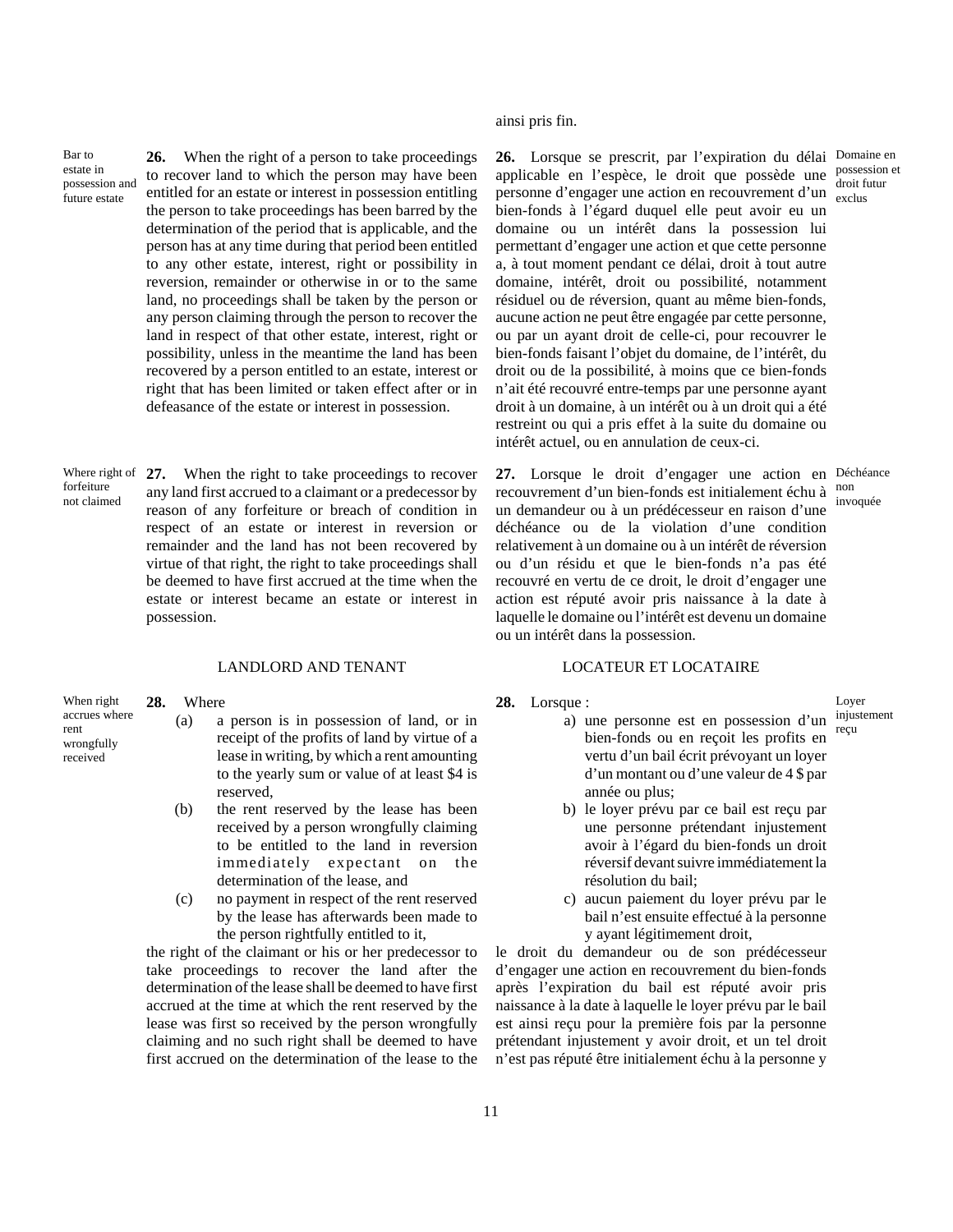Accrual of right where tenant from year to year

right

at will

**29.** Where a person is in possession of land or in receipt of the profits of land as a tenant from year to year, or other period, without a lease in writing, the right of the claimant or his or her predecessor to take proceedings to recover the land shall be deemed to have first accrued at the determination of the first of such years or other periods, or at the last time, before his or her right to take proceedings being barred under any other provision of this Act, when any rent payable in respect of the tenancy was received by the claimant or his or her predecessor or the agent of either, whichever happens last.

Accrual of where tenancy **30.** (1) Where a person is in possession of land or in receipt of the profits of land as tenant at will, the right of the claimant or his or her predecessor to take proceedings to recover the land shall be deemed to have first accrued either at the determination of the tenancy or at the expiration of one year after its commencement, at which time, if the tenant was then in possession, the tenancy shall be deemed to have been determined.

- Exception (2) No mortgagor or *cestui que trust* under an express trust shall be deemed to be a tenant at will to his or her mortgagee or trustee within the meaning of this section.
- Running of time where fraud concealed **31.** (1) In every case of concealed fraud by the person setting up this Part as a defence, or by some other person through whom that person claims, the right of any person to bring an action for the recovery of land of which he or she or any person through whom he or she claims may have been deprived by the fraud shall be deemed to have first accrued at and not before the time at which the fraud was or with reasonable diligence might have been first known or discovered.
- Purchaser (2) Nothing in subsection (1) enables an owner of land to bring an action for the recovery of the land, or for setting aside a conveyance of the land, on account of fraud against a purchaser in good faith for valuable consideration, who has not assisted in the commission of the fraud, and who, at the time that he or she made the purchase, did not know, and had no reason to believe, that the fraud had been committed.

Acknowledgment equivalent **32.** When an acknowledgment in writing of the title of a person entitled to any land signed by the person in

person rightfully entitled. ayant légitimement droit lors de l'expiration du bail.

**29.** Lorsqu'une personne est en possession d'un Naissance bien-fonds ou en reçoit les profits à titre de locataire à l'année ou pour une autre période, sans aucun bail l'année écrit, le droit du demandeur ou de son prédécesseur d'engager une action en recouvrement du bien-fonds est réputé avoir pris naissance à l'expiration de la première de ces années ou périodes, ou à la dernière date, avant que son droit de l'engager ait été prescrit en vertu de toute autre disposition de la présente loi, à laquelle un loyer exigible relativement à cette location a été reçu par le demandeur, son prédécesseur ou le représentant de l'un ou l'autre, si cette dernière date est postérieure.

**30.** (1) Lorsqu'une personne est en possession d'un Naissance bien-fonds ou en reçoit les profits à titre de locataire à discrétion, le droit du demandeur ou de son discrétion prédécesseur d'engager une action en recouvrement de ce bien-fonds est réputé avoir pris naissance soit à l'expiration de la location, soit à l'expiration d'une année après son commencement, date à laquelle la location est réputée avoir pris fin, si le locataire était alors en possession du bien-fonds.

(2) Aucun débiteur hypothécaire ou bénéficiaire Exception d'une fiducie explicite n'est réputé être un locataire à discrétion de son créancier hypothécaire ou de son fiduciaire au sens du présent article.

**31.** (1) En cas de manoeuvre frauduleuse de la part Absence de d'une personne qui invoque la présente partie comme prescription moyen de défense, ou de tout autre ayant droit du <sub>manoeuvre</sub> demandeur, le droit d'une personne d'intenter une frauduleuse action en recouvrement d'un bienfonds dont elle-même ou l'ayant droit du demandeur peut avoir été dépossédé par cette manoeuvre frauduleuse est réputé avoir pris naissance exactement à la date à laquelle cette manoeuvre frauduleuse a d'abord été connue ou découverte, ou aurait pu l'être s'il y avait eu diligence raisonnable.

(2) Le paragraphe (1) ne permet pas au Acheteur propriétaire d'un bien-fonds d'intenter une action en recouvrement de ce bien-fonds ou en annulation de son transfert pour cause de fraude, à l'encontre d'un acheteur de bonne foi et moyennant contrepartie valable, lorsque cet acheteur n'aide pas à commettre la fraude et lorsqu'à la date à laquelle il fait l'achat, il ne sait pas et n'a aucune raison de croire qu'une telle fraude a été commise.

**32.** Lorsqu'une reconnaissance écrite du titre de Reconnaispropriété d'une personne ayant droit à un bienfonds, sance équivalente à

du droit et location à

du droit et location à

en cas de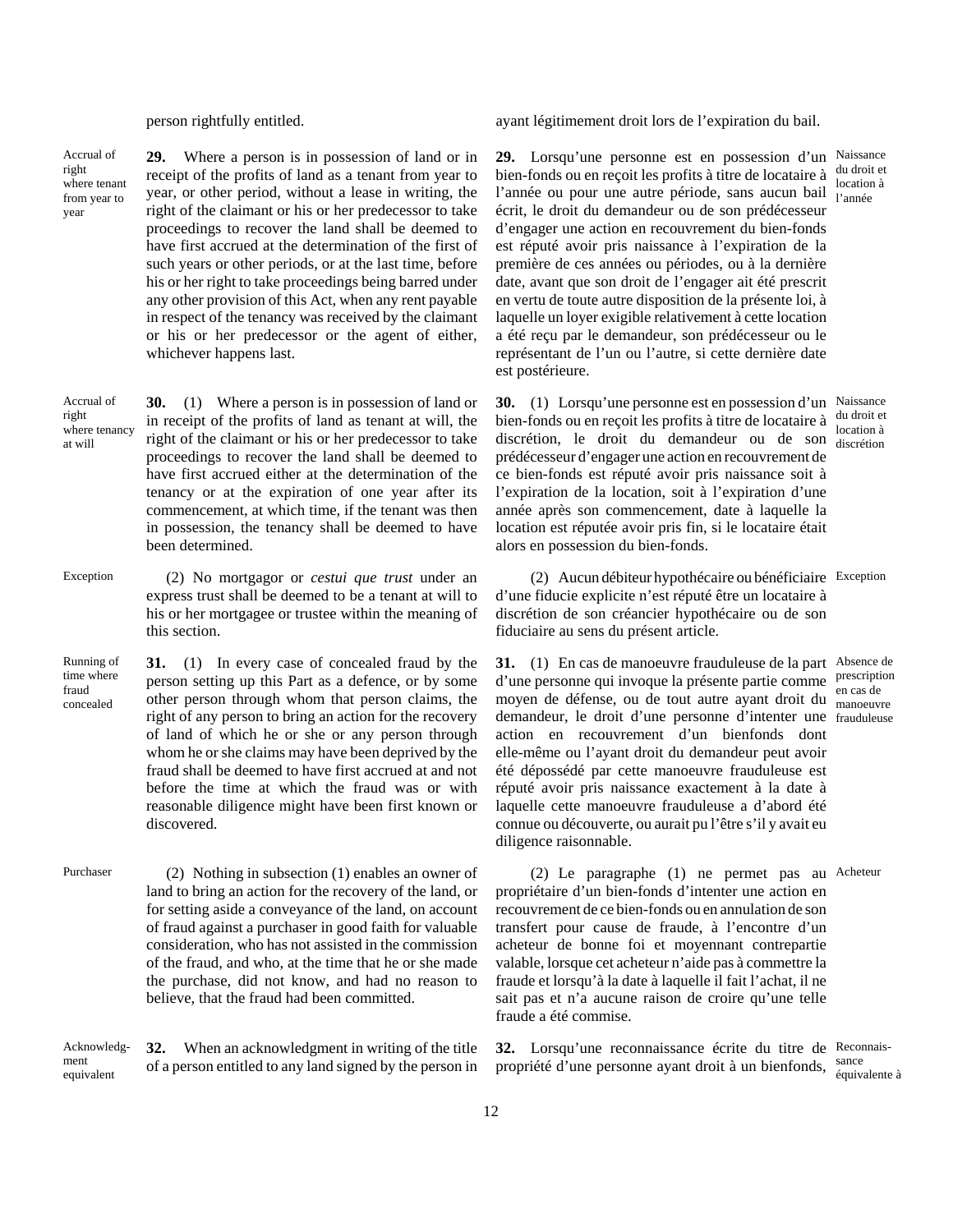to possession possession of the land or in receipt of the profits of the land or his or her agent in that behalf has been given to him or her or his or her agent before his or her right to take proceedings to recover the land having been barred under the provisions of this Act, then the possession or receipt of or by the person by whom the acknowledgment was given shall be deemed, according to the meaning of this Act, to have been the possession or receipt of or by the person to whom or to whose agent the acknowledgment was given at the time of giving the acknowledgment, and the right of the last mentioned person, or of any person claiming through that person, to take proceedings shall be deemed to have first accrued at and not before the time at which the acknowledgment, or at the last of the acknowledgments, if more than one, was given.

## MORTGAGES OF REAL AND PERSONAL PROPERTY

### REDEMPTION RACHAT

Where mortgagee in possession barred

**33.** (1) When a mortgagee or a person claiming through a mortgagee

- (a) has obtained the possession of any real or personal property comprised in a mortgage, or
- (b) is in receipt of the profits of any land comprised in a mortgage,

the mortgagor or any person claiming through the mortgagor shall not bring any action to redeem the mortgage except within 10 years after the time at which the mortgagee or a person claiming through the mortgagee obtained the possession or first received any profits unless before the expiration of the 10 years an acknowledgment in writing of the title of the mortgagor or of his or her right to redeem is given to the mortgagor or a person claiming his or her estate or interest or to the agent of the mortgagor or person signed by the mortgagee or the person claiming through him or her or the agent in that behalf of either of them, in that case, the action shall not be brought except within 10 years after the time at which the acknowledgment or the last of the acknowledgments, if more than one, was given.

More than one mortgagor (2) Where there is more than one mortgagor or more than one person claiming through the mortgagor or mortgagors the acknowledgment, if given to any of the mortgagors or persons or his or her or their agent, shall be as effectual as if the acknowledgment had

signée par la personne qui se trouve en possession du une bien-fonds ou qui en reçoit les profits, ou par son représentant, a été donnée à l'ayant droit ou à son représentant avant qu'ait été prescrit par les dispositions de la présente loi son droit d'engager une action en recouvrement du bien-fonds, la possession ou la réception des profits par la personne qui a donné cette reconnaissance est alors réputée, aux fins de la présente loi, avoir été la possession exercée ou la réception faite par la personne à laquelle, ou au représentant de laquelle, cette reconnaissance a été donnée à la date de sa remise, et le droit de cette dernière personne ou de son ayant droit d'engager une action est réputé avoir pris naissance exactement à la date à laquelle a été donnée la reconnaissance ou la dernière de ces reconnaissances, s'il y en a eu plusieurs.

### PART IV PARTIE IV

## HYPOTHÈQUES SUR BIENS MOBILIERS ET IMMOBILIERS

**33.** (1) Lorsqu'un créancier hypothécaire ou son Action en ayant droit : extinction d'hypothèque

- a) ou bien a obtenu la possession d'un bien mobilier ou immobilier compris dans son hypothèque;
- b) ou bien reçoit les profits d'un bienfonds compris dans cette hypothèque,

toute action en extinction de l'hypothèque que peut intenter le débiteur hypothécaire ou son ayant droit se prescrit par 10 ans à compter de la date à laquelle le créancier hypothécaire a obtenu cette possession ou a reçu pour la première fois ces profits, à moins qu'une reconnaissance écrite, signée par le créancier hypothécaire ou son ayant droit, ou par le représentant du créancier hypothécaire ou de l'ayant droit, du titre de propriété du débiteur hypothécaire, ou de son droit de rachat, soit donnée au débiteur hypothécaire ou à une personne réclamant son domaine ou son intérêt, ou au représentant du débiteur hypothécaire ou de cette personne. Dans ce cas, toute action se prescrit par 10 ans à compter de la date à laquelle a été donnée cette reconnaissance ou la dernière des reconnaissances, s'il y en a plusieurs.

(2) Lorsqu'il existe plusieurs hypothécaires ou plusieurs ayants droit du ou des débiteur débiteurs hypothécaires, une reconnaissance est aussi valide, si elle est donnée à l'un des débiteurs hypothécaires ou à l'un des ayants droit, ou à leur débiteurs Plus d'un

hypothécaire

possession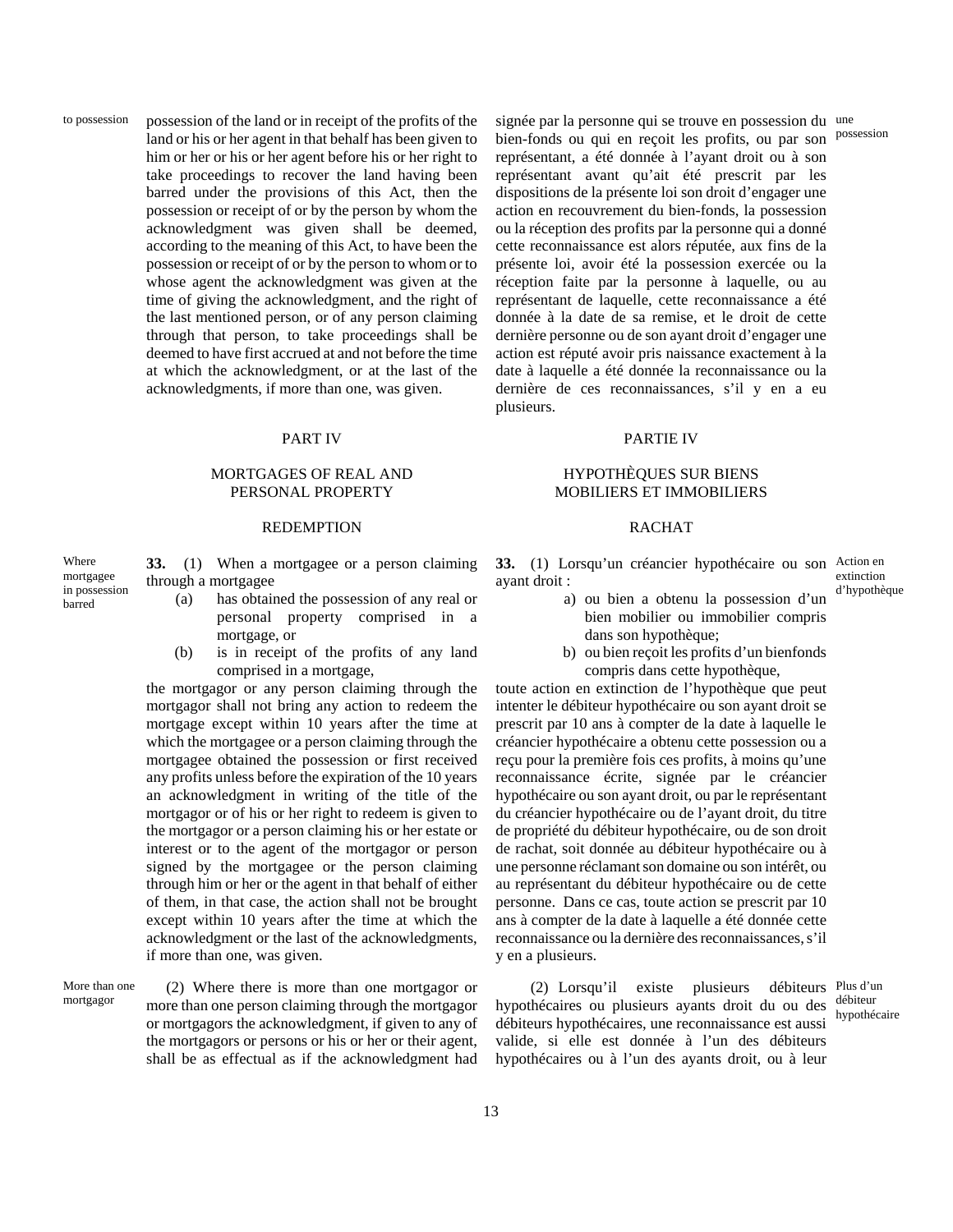Acknowledgments to one where more than one mortgagee

(3) Where there is more than one mortgagee or more than one person claiming the estate or interest of the mortgagee or mortgagees, an acknowledgment signed by one or more of the mortgagees or persons or his or her or their agent in that behalf shall be effectual only as against the party or parties signing, and the person or persons claiming any part of the mortgage money or property by, through or under him or her or them, and any person or persons entitled to any estate or estates, interest or interests, to take effect after or in defeasance of his or her or their estate or estates, interest or interests and shall not operate to give to the mortgagor or mortgagors a right to redeem the mortgage as against the person or persons entitled to any undivided or divided part of the money or property.

Where property divided

(4) Where the mortgagees or persons mentioned in this section who have given an acknowledgment are entitled to a divided part of the property comprised in the mortgage or some estate or interest in the property, and not to any ascertained part of the mortgage money, the mortgagor or mortgagors are entitled to redeem the same divided part of the property on payment with interest of the part of the mortgage money that bears the same proportion to the whole of the mortgage money as the value of the divided part of the property bears to the value of the whole of the property comprised in the mortgage.

### FORECLOSURE OR SALE FORCLUSION OU VENTE

Foreclosure or sale **34.** No mortgagee or person claiming through a mortgagee shall take proceedings for the foreclosure or sale under a mortgage of real or personal property or to recover the property mortgaged except within 10 years after the right to take the proceedings first accrued to the mortgagee, or if the right did not accrue to the mortgagee, then within 10 years after the right first accrued to a person claiming through the mortgagee.

Payment or acknowledgment by

**35.** When any person bound or entitled to make payment of the principal money or interest secured by a mortgage of real or personal property, or his or her

been given to all the mortgagors or persons. représentant, que si elle avait été donnée à l'ensemble des débiteurs hypothécaires ou ayants droit.

> (3) Lorsqu'il existe plusieurs créanciers Plus d'un hypothécaires ou plusieurs personnes réclamant le créancier domaine ou l'intérêt du ou des créanciers hypothécaires, une reconnaissance signée par l'un ou plusieurs de ces créanciers hypothécaires ou par l'une ou plusieurs de ces personnes, ou par le représentant d'un ou plusieurs de ces créanciers hypothécaires ou d'une ou plusieurs de ces personnes n'est valide qu'à l'égard de la partie ou des parties signataires, de la ou des personnes réclamant une partie de l'argent ou des biens garantis par l'hypothèque comme ayant droit de l'un ou de plusieurs d'entre eux, et de toute personne ayant droit à un domaine ou à un intérêt devant prendre effet à la suite de leurs domaines ou de leurs intérêts, ou à l'annulation de ceux-ci. Cette reconnaissance ne peut avoir pour effet de donner au débiteur hypothécaire ou aux débiteurs hypothécaires un droit d'extinction d'hypothèque en ce qui concerne la ou les personnes ayant droit à une partie indivise ou divise de l'argent ou des biens. hypothécaire

(4) Lorsque les créanciers hypothécaires ou les Propriété personnes mentionnées dans le présent article qui ont divise donné la reconnaissance ont droit à une partie divise du bien compris dans l'hypothèque, ou à un domaine ou à un intérêt à l'égard de celui-ci, et non à l'égard d'une partie déterminée de la somme garantie par l'hypothèque, le ou les débiteurs hypothécaires ont le droit, selon le cas, de racheter la même partie divise du bien sur paiement de la partie de la somme garantie par l'hypothèque, augmentée des intérêts, qui est à l'ensemble de cette somme ce que la valeur de la part divise du bien est à l'ensemble du bien compris dans l'hypothèque.

**34.** L'action en forclusion ou en vente aux enchères Forclusion prévue par une hypothèque de biens mobiliers ou immobiliers, ou l'action en recouvrement de biens hypothéqués, que peut engager un créancier hypothécaire ou son ayant droit se prescrit par 10 ans à compter de la date à laquelle le droit de l'engager est initialement échu au créancier hypothécaire ou, si le droit n'est pas échu au créancier hypothécaire, par 10 ans à compter de la date à laquelle le droit est échu pour la première fois à l'ayant droit du créancier hypothécaire. ou vente

**35.** Lorsqu'une personne tenue ou ayant le droit Paiement ou d'effectuer le paiement du principal ou de l'intérêt reconnaissance garanti par une hypothèque sur des biens mobiliers ou

par le débiteur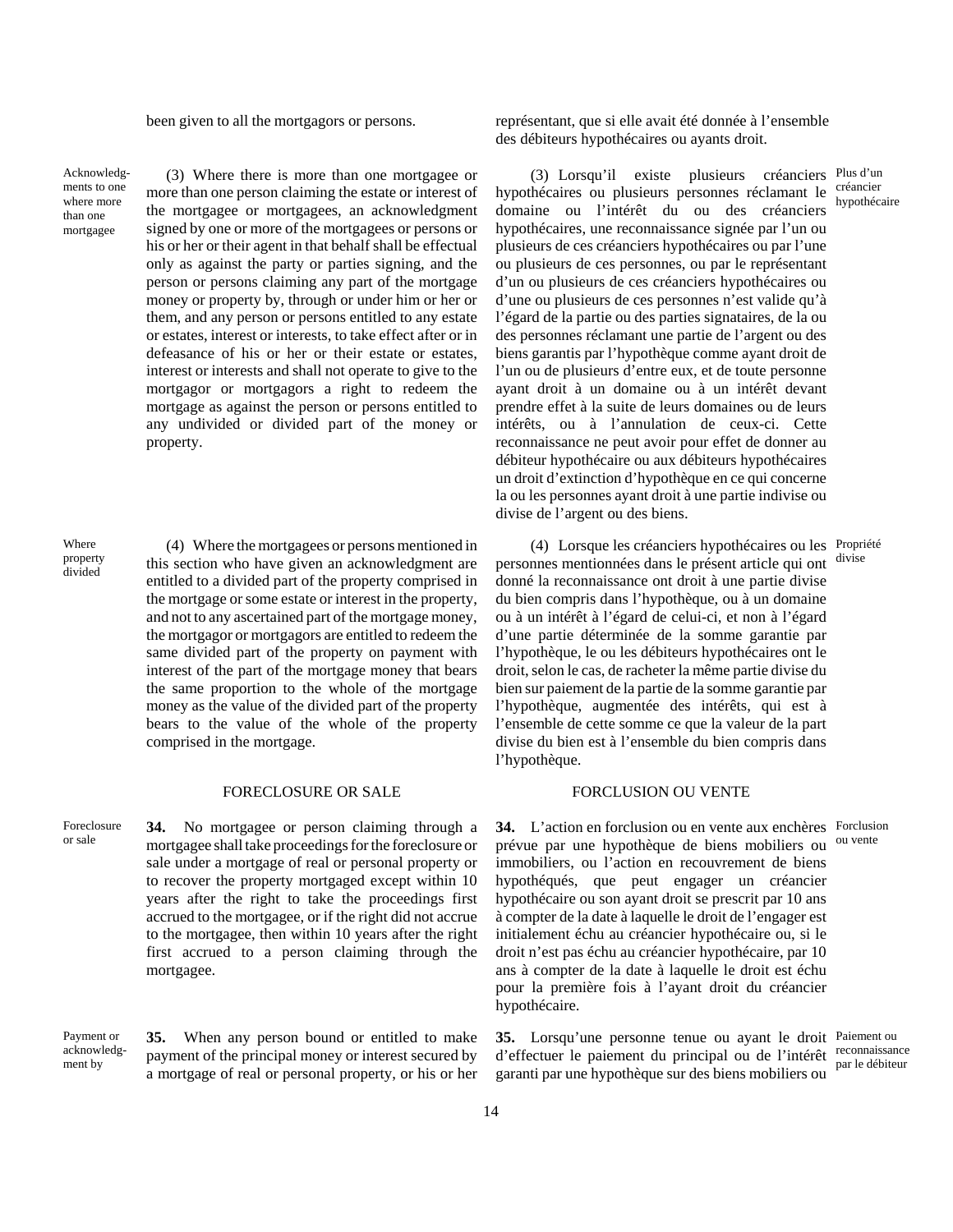person bound or entitled

agent in that behalf, at any time before the expiration of 10 years after the accrual of the right to take proceedings for foreclosure or sale or to take proceedings to recover the property, pays any part of the money or interest to a person entitled to receive it, or his or her agent, the right to take proceedings shall be deemed to have first accrued

- (a) at and not before the time at which the payment of the last of the payments, if more than one, was made; or
- (b) if any acknowledgment of the nature described in section 32 was given at any time before the expiration of 10 years after the accrual of the right to take proceedings, then at the time at which the acknowledgment or the last of the acknowledgments, if more than one, was given.

**36.** (1) No purchaser of land, or any person claiming through him or her, shall bring an action in respect of the agreement for the sale of the land except

- (a) within 10 years after the right to bring the action first accrued to the purchaser; or
- (b) if the right did not accrue to the purchaser, then within 10 years after the right first accrued to a person claiming through the purchaser.

When rights of purchaser accrue

Purchaser of land

> (2) When any person bound or entitled to make payment of the purchase money, or his or her agent in that behalf, at any time before the expiration of 10 years after the accrual of the right to bring the action, pays any part of the money payable under the agreement of sale to a person entitled to receive it, or his or her agent, or if any acknowledgment in writing of the right of the purchaser or person claiming through the purchaser to the land, or to make those payments, was given before the expiration of the 10 years to the purchaser or person claiming through the purchaser, or to the agent of the purchaser or person, signed by the vendor or the person claiming through the vendor or the agent in that behalf of either of them, then the right to take proceedings shall be deemed to have first accrued

(a) at the time at which the payment or the last of the payments, if more than one, was made; or

immobiliers, ou son représentant autorisé à cet égard, à tout moment avant l'expiration du délai de 10 ans à compter de la naissance du droit d'engager une action en forclusion ou en vente, ou en recouvrement des biens hypothéqués, paie une partie de ce principal ou de cet intérêt à une personne ayant le droit de les recevoir, ou à son représentant, le droit d'engager l'action est réputé avoir pris naissance :

- a) pour la première fois exactement à la date à laquelle le paiement ou le dernier des paiements, s'il y en a plusieurs, est effectué;
- b) si une reconnaissance, au sens de l'article 32, a été donnée avant l'expiration du délai de 10 ans à compter de la naissance du droit d'engager l'action, à la date à laquelle la reconnaissance, ou la dernière des reconnaissances, s'il y en a plusieurs, est donnée.

### PART V PARTIE V

## AGREEMENTS FOR THE SALE OF LAND CONVENTIONS DE VENTE DE BIEN-FONDS

**36.** (1) L'action que peut intenter l'acheteur d'un Acheteur bien-fonds, ou son ayant droit, relativement à la  $\frac{d'un}{dx}$ convention de vente du bien-fonds se prescrit :

bien-fonds

l'acheteur

- a) soit par 10 ans à compter de la date à laquelle le droit de l'intenter est échu initialement à l'acheteur;
- b) soit par 10 ans à compter de la date à laquelle le droit est échu initialement à un ayant droit de l'acheteur.

(2) Lorsqu'une personne tenue ou ayant le droit Naissance des d'effectuer le paiement du prix d'achat, ou son droits de représentant, avant l'expiration du délai de 10 ans à compter de la naissance du droit d'intenter l'action, paie une partie de la somme due en vertu de la convention de vente à une personne ayant le droit de la recevoir, ou à son représentant, ou lorsqu'une reconnaissance écrite du droit foncier de l'acheteur ou de son ayant droit, ou une reconnaissance écrite de leur droit d'effectuer ce paiement, a été donnée avant l'expiration de ce délai de 10 ans à l'acheteur ou à son ayant droit, ou au représentant de cet acheteur ou de cet ayant droit, cette reconnaissance étant signée par le vendeur, par son ayant droit ou par leur représentant, le droit d'engager une action est alors réputé avoir pris naissance :

> a) soit à la date à laquelle le paiement, ou le dernier paiement s'il y en a eu plusieurs, est effectué;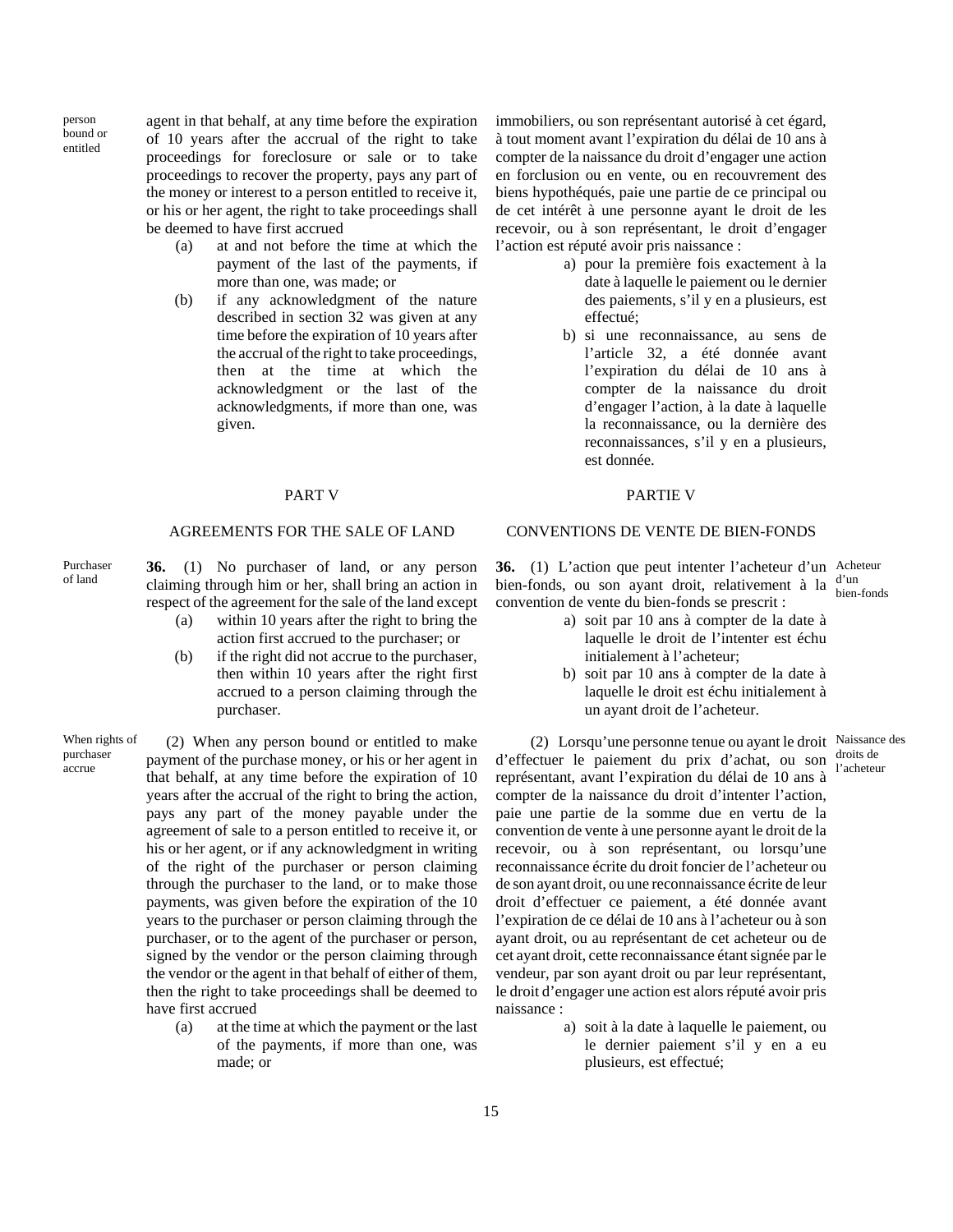- (b) at the time at which the acknowledgment or the last of the acknowledgments, if more than one, was given.
- Vendor of land

**37.** No vendor of land or person claiming through him or her shall take proceedings for cancellation, determination or rescission of the agreement for the sale of the land, or for foreclosure or sale under the agreement or to recover the land, except

- (a) within 10 years after the right to take the proceedings first accrued to the vendor; or
- (b) if the right did not accrue to the vendor, then within 10 years after the right first accrued to a person claiming through the vendor.
- When rights of vendor accrue **38.** When any person bound or entitled to make payment of the purchase money, or his or her agent in that behalf, at any time before the expiration of 10 years after the accrual of the right to take the proceedings mentioned in section 37, pays any part of the money payable under the agreement of sale to a person entitled to receive it, or his or her agent, or if, at any time before the expiration of the 10 years, any acknowledgment in writing of the right of the vendor or person claiming through the vendor to the land, or to receive the payment, was given to the vendor or person claiming through the vendor, or to the agent of the vendor or person, signed by the purchaser or the person claiming through the purchaser or the agent in that behalf of either of them, then the right to take proceedings shall be deemed to have first accrued
	- (a) at, and not before, the time at which the payment or last of the payments, if more than one, was made; or
	- (b) at the time at which the acknowledgment, or last of the acknowledgments, if more than one, was given.

Definitions **39.** In this Part,

"buyer" means the person who buys or hires goods by a conditional sale; (*acheteur)*

- "conditional sale" means
	- (a) a contract for the sale of goods under which possession is or is to be delivered to

b) soit à la date à laquelle la reconnaissance, ou la dernière des reconnaissances, s'il y en a plusieurs, est donnée.

**37.** L'action en annulation, en résiliation, ou en Vendeur d'un rescision de la convention de vente du bien-fonds, ou l'action en forclusion ou en vente aux termes de cette convention, ou l'action en recouvrement du bien-fonds, que peut engager le vendeur d'un bien-fonds ou son ayant droit se prescrivent :

- a) soit par 10 ans à compter de la date à laquelle le droit d'engager une telle action est échu initialement au vendeur;
- b) soit, si le droit n'est pas échu à ce dernier, par 10 ans à compter de la date à laquelle le droit est échu initialement à un ayant droit du vendeur.

**38.** Lorsqu'une personne tenue ou ayant le droit Naissance d'effectuer le paiement du prix d'achat, ou son représentant, à tout moment avant l'expiration du délai de 10 ans à compter de la naissance du droit d'engager l'action mentionné à l'article 37 paie une partie de la somme due aux termes de la convention de vente à une personne ayant le droit de la recevoir, ou à son représentant, ou lorsque, avant l'expiration de ce délai de 10 ans, une reconnaissance écrite du droit du vendeur ou de son ayant droit au bien-fonds ou à la réception du paiement est donnée au vendeur, à son ayant droit ou à leur représentant, cette reconnaissance étant signée par l'acheteur, par son ayant droit ou par leur représentant, le droit d'engager une action est alors réputé avoir pris naissance : des droits du vendeur

- a) soit exactement à la date à laquelle le paiement, ou le dernier des paiements, s'il y en a eu plusieurs, est effectué;
- b) soit à la date à laquelle la reconnaissance, ou la dernière des reconnaissances, s'il y en a eu plusieurs, est donnée.

## PART VI PARTIE VI

### CONDITIONAL SALES OF GOODS VENTES CONDITIONNELLES DE BIENS

**39.** Les définitions qui suivent s'appliquent à la Définitions présente partie.

«acheteur» La personne qui achète ou loue des objets par vente conditionnelle. (*buyer)*

«biens» Tous les biens mobiliers, à l'exclusion des choses non possessoires ou de l'argent. S'entend

bien-fonds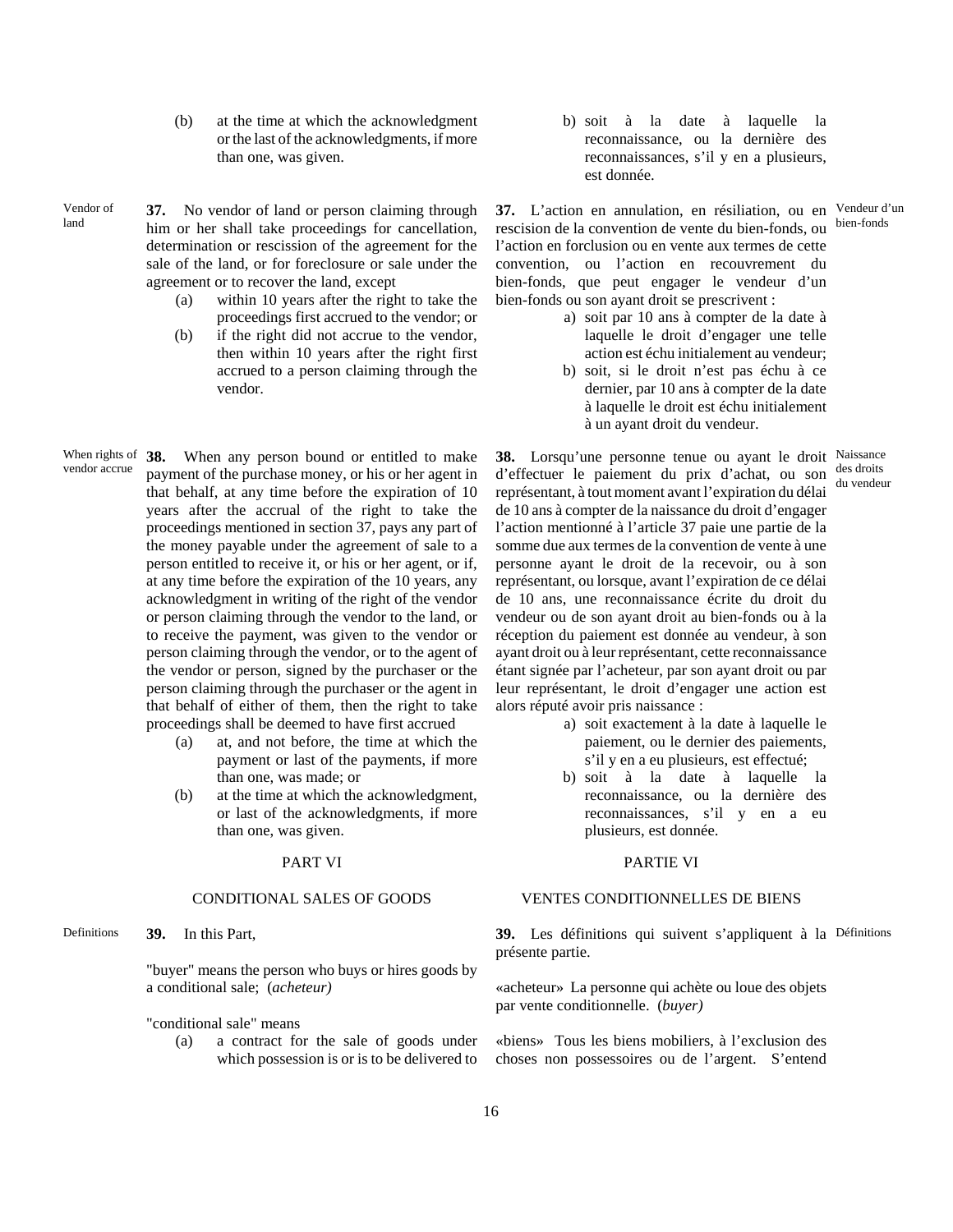the buyer and the property in the goods is to vest in the buyer at a subsequent time on payment of the whole or part of the price or the performance of any other condition, or

(b) a contract for the hiring of goods by which it is agreed that the hirer shall become, or have the option of becoming, the owner of the goods on full compliance with the terms of the contract; (*vente conditionnelle)*

"goods" means all chattels personal other than things in action or money, and includes emblements, industrial growing crops, and things attached to or forming part of the land that are agreed to be severed before sale or under the contract of sale; (*biens)*

"seller" means the person who sells or lets to hire goods by a conditional sale. (*vendeur)*

- **40.** No seller shall take proceedings for the sale of or to recover any goods the subject of a conditional sale except
	- (a) within 10 years after the right to take the proceedings first accrued to the seller; or
	- (b) if the right did not accrue to the seller, then within 10 years after the right first accrued to a person claiming through the seller.

When rights

Rights of seller

When rights **41.** When any person bound or entitled to make<br>accrue payment of the price, or his or her agent in that behalf, at any time before the expiration of 10 years after the accrual of the right to take the proceedings pays any part of the price or interest to a person entitled to receive it, or his or her agent, or if at any time before the expiration of the 10 years, any acknowledgment in writing of the right of the seller or person claiming through the seller to the goods or to receive the payment was given to the seller or person claiming through the seller signed by the buyer or the person claiming through the buyer, or the agent in that behalf of either of them, then the right to take proceedings shall be deemed to have first accrued

- (a) at, and not before, the time at which the payment or last of the payments, if more than one, was made; or
- (b) at the time at which the acknowledgment,

également des emblavures, des récoltes industrielles sur pied ou des choses qui sont attachées au bien-fonds ou en font partie intégrante, dont il est convenu qu'elles seront séparées avant la vente ou aux termes du contrat de vente. (*goods)*

«vendeur» La personne qui vend ou donne à louer des biens par vente conditionnelle. (*seller)*

«vente conditionnelle» Selon le cas :

- a) un contrat de vente de biens en vertu duquel la possession est ou doit être transmise à l'acheteur, et la propriété de ces biens doit lui être dévolue à une date ultérieure sur paiement de tout ou partie du prix ou sur exécution d'une autre condition;
	- b) un contrat de location de biens aux termes duquel il est convenu que le locataire deviendra ou aura la faculté de devenir le propriétaire des biens après avoir satisfait entièrement aux conditions du contrat. (*conditional sale)*

**40.** L'action en recouvrement de biens visés par une Droit du vente conditionnelle qu'un vendeur peut engager se prescrit : vendeur

- a) soit par 10 ans à compter de la date à laquelle le droit d'engager l'action est échu initialement au vendeur;
- b) soit si le droit n'est pas échu à ce dernier, par 10 ans à compter de la date à laquelle ce droit est échu initialement à un ayant droit du vendeur.

**41.** Lorsqu'une personne tenue ou ayant le droit Naissance d'effectuer le paiement du prix, ou son représentant, à des droits tout moment avant l'expiration du délai de 10 ans à compter de la naissance du droit d'engager l'action paie une partie du prix ou de l'intérêt à une personne ayant le droit de le recevoir, ou à son représentant, ou lorsque, avant l'expiration de ce délai de 10 ans, une reconnaissance écrite du droit du vendeur ou de son ayant droit aux biens ou à la réception du paiement a été donnée au vendeur ou à son ayant droit, cette reconnaissance étant signée par l'acheteur, par son ayant droit ou par leur représentant autorisé à cet égard, le droit d'engager l'action est alors réputé avoir pris naissance :

- a) soit exactement à la date à laquelle le paiement, ou le dernier des paiements, s'il y en a eu plusieurs, est effectué;
- b) soit à la date à laquelle la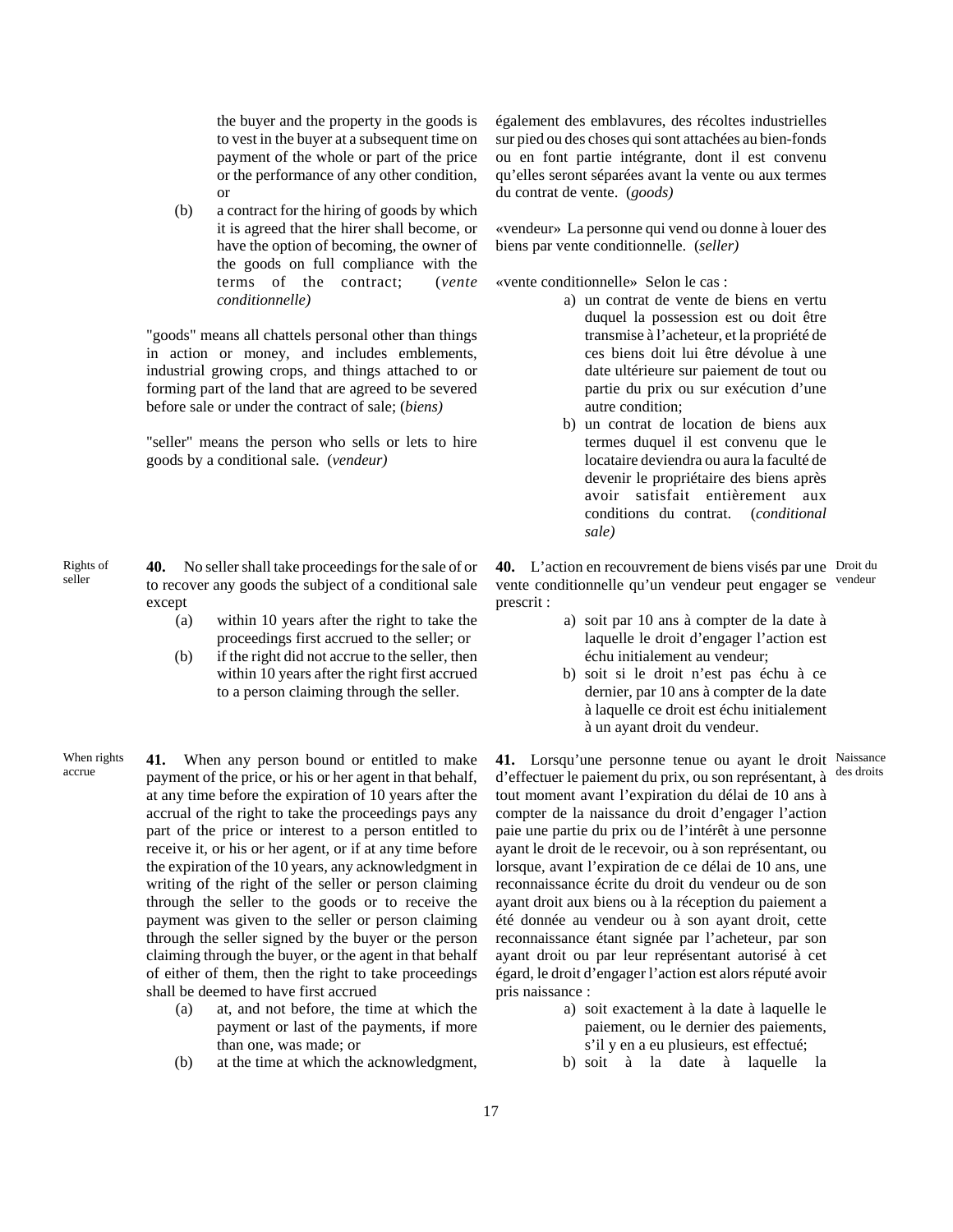or last of the acknowledgments, if more than one, was given.

- Possession of land **42.** (1) No person shall be deemed to have been in possession of land, within the meaning of this Act, merely by reason of having made an entry on the land.
- Claim on land (2) No continual or other claim on or near any land preserves any right of making any entry or distress or bringing an action.
- Receipt of rent Receipt of rent (3) The receipt of the rent payable by a tenant at as profits will tenant from year to year or other lesses shall as will, tenant from year to year or other lessee, shall, as against that lessee or any person claiming under him or her, but subject to the lease, be deemed to be the receipt of the profits of the land for the purposes of this Act.
- Extinguishment of right **43.** At the determination of the period limited by this Act, to any person for taking proceedings to recover any land, rent charge or money charged on land, the right and title of that person to the land, or rent charge or the recovery of the money out of the land is extinguished.
- Administrator **44.** For the purpose of Parts II to IV, an administrator claiming the estate or interest of the deceased person of whose property he or she has been appointed administrator, shall be deemed to claim as if there had been no interval of time between the death of the deceased person and the grant of the letters of administration.
- Persons under disability **45.** (1) When at the time at which the right to take any proceedings referred to in Part II, III or IV first accrued to a person, the person was under disability, the person or a person claiming through him or her may, notwithstanding anything in this Act, take proceedings at any time within six years after the person to whom the right first accrued first ceased to be under disability or died, whichever event first happened, except that if he or she died without ceasing to be under disability, no further time to take proceedings shall be allowed, by reason of the disability of any other person.

Ultimate limit (2) Notwithstanding subsection (1), no proceedings (2) Par dérogation au paragraphe (1), toute Délai

reconnaissance, ou la dernière des reconnaissances, s'il y en a eu plusieurs, est donnée.

### PART VII PARTIE VII

## GENERAL DISPOSITIONS GÉNÉRALES

**42.** (1) Nul n'est réputé être en possession d'un Possession bien-fonds, au sens de la présente loi, du simple fait d'un qu'il en a pris possession. bien-fonds

(2) Nulle revendication continuelle ou autre Revendication  $d'$ un bien-fonds ou de ses environs ne garantit le droit  $\frac{d'$ un de procéder à une prise de possession ou à une saisie, ou d'intenter une action. bien-fonds

(3) La perception du loyer payable par un Perception locataire à discrétion, par un locataire à l'année ou un  $\alpha$  autre preneur à bail est, en ce qui concerne ce preneur  $\frac{\text{constituant}}{\text{une percent}}$ à bail ou son ayant droit, mais sous réserve du bail, des profits réputée constituer la perception des profits du bien-fonds aux fins de la présente loi. du loyer

une perception

**43.** L'expiration du délai que la présente loi accorde Extinction à une personne pour engager une action en recouvrement d'un bien-fonds, d'une rente foncière ou d'une somme grevant un bien-fonds entraîne l'extinction du droit et du titre de propriété de cette personne sur ce bien-fonds ou sur cette rente foncière, et l'extinction du droit au recouvrement de la somme grevant le bien-fonds. du droit

**44.** Pour l'application des parties II à IV, la personne Adminisréclamant le domaine ou l'intérêt d'une personne décédée à l'égard des biens dont elle a été nommée administrateur est réputé les réclamer comme s'il n'y avait eu aucun intervalle entre le décès de cette personne et l'octroi des lettres d'administration. ateur

**45.** (1) Si une personne est frappée d'incapacité au Incapables moment où le droit d'engager une action visée à la partie II, III ou IV lui est initialement échu, cette personne ou son ayant droit peut, par dérogation à la présente loi, engager l'action à tout moment dans les six ans qui suivent la date à laquelle la personne à laquelle le droit est initialement échu cesse d'être incapable ou décède selon le premier événement à survenir. Cependant, si elle décède étant toujours frappée d'incapacité, aucun délai supplémentaire pour engager une action ne peut être accordé en raison de l'incapacité d'une autre personne.

ultime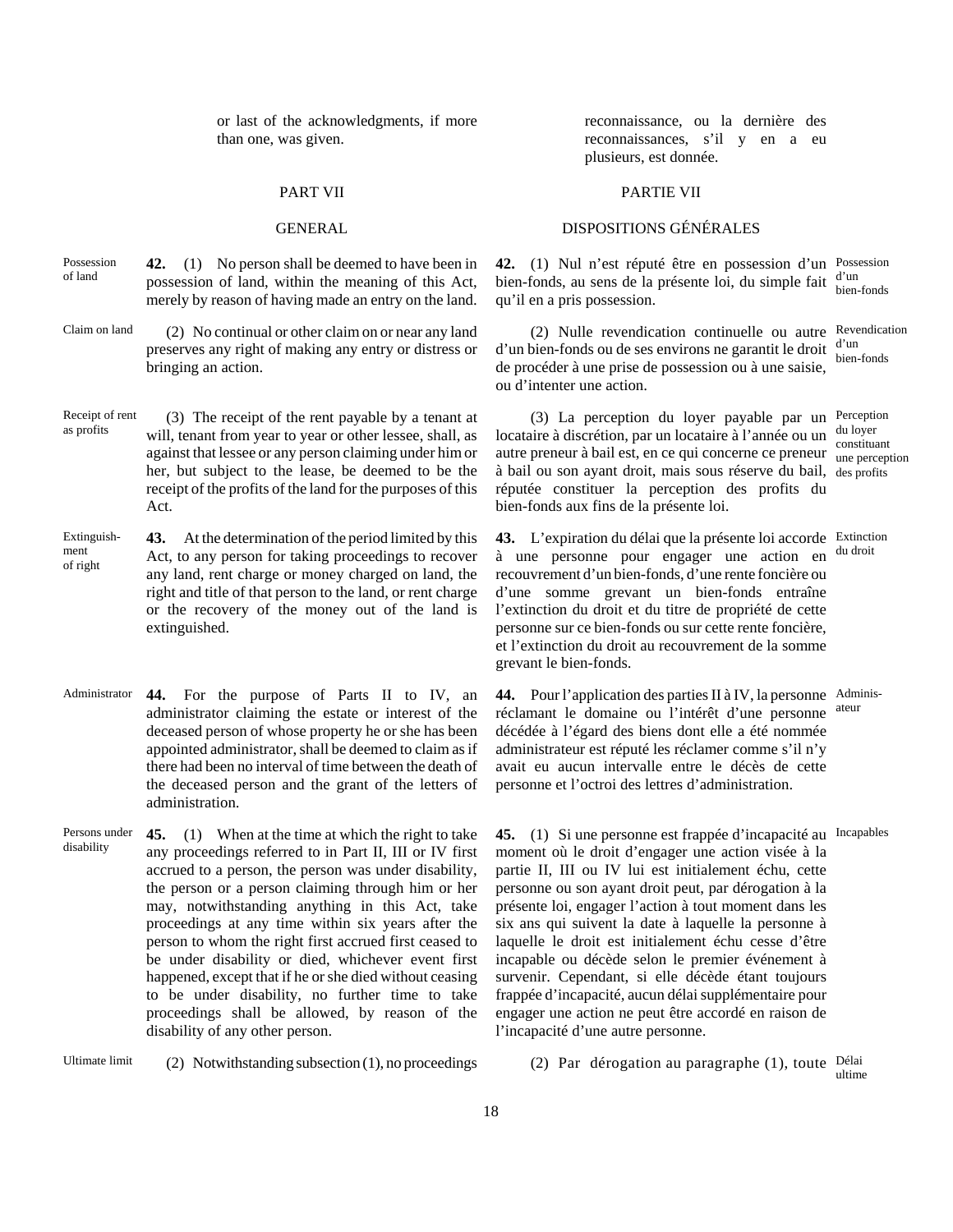shall be taken by a person under disability at the time the right to do so first accrued to the person or by any person claiming through him or her, except within 30 years after that time.

Return to **Territories 46.** In respect of a cause of action as to which the time for taking proceedings is limited by this Act other than those mentioned in paragraphs  $2(1)(a)$  or (b), if a person is out of the Territories at the time a cause of action against that person arises within the Territories, the person entitled to the action may bring the action within two years after the return of the person to the Territories or within the time otherwise limited by this Act for bringing the action.

Joint debtors within **Territories 47.** (1) Where a person has a cause of action against joint debtors, joint contractors, joint obligors or joint covenantors, the person is not entitled to any time within which to commence the action against such of them as were within the Territories at the time the cause of action accrued by reason only that one or more of them was at that time out of the Territories.

Joint debtors who return from outside **Territories** 

(2) A person having a cause of action referred to in subsection (1) is not barred from commencing an action against a joint debtor, joint contractor, joint obligor or joint covenantor who was out of the Territories at the time the cause of action accrued, after his or her return to the Territories by reason only that judgment has been already recovered against such of the joint debtors, joint contractors, joint obligors or joint covenantors as were at that time within the Territories.

action susceptible d'être engagée par une personne qui est frappée d'incapacité au moment où son droit de l'engager prend naissance ou par son ayant droit se prescrit par 30 ans à compter de la date à laquelle ce droit prend naissance.

**46.** Dans le cas d'actions à l'égard desquelles une Retour prescription est établie par la présente loi, sauf celles dans les mentionnées à l'alinéa 2(1)a) ou b), lorsqu'une personne se trouve à l'extérieur des territoires au moment où prend naissance dans les territoires une cause d'action contre elle, la personne ayant le droit d'intenter une action peut le faire dans un délai de deux ans à compter du retour dans les territoires de la personne susmentionnée ou dans le délai que prescrit la présente loi.

**47.** (1) Une personne ayant une cause d'action à Débiteurs l'encontre de débiteurs, contractants, obligés ou conjoints auteurs d'engagements conjoints ne peut bénéficier dans les d'un délai de prescription supplémentaire pour intenter une action contre ceux d'entre eux qui se trouvaient dans les territoires au moment où la cause d'action a pris naissance pour le seul motif que l'un ou plusieurs d'entre eux se trouvaient à ce moment à l'extérieur des territoires.

(2) Il ne peut être interdit à une personne Débiteurs possédant une cause d'action mentionnée au paragraphe (1) d'intenter une action contre un débiteur territoires conjoint, un contractant conjoint, un obligé conjoint ou l'auteur d'un engagement conjoint qui se trouvait à l'extérieur des territoires au moment où la cause d'action a pris naissance après son retour pour le seul motif qu'un jugement a déjà été obtenu contre ceux des débiteurs conjoints, des contractants conjoints, des obligés conjoints ou des auteurs de l'engagement qui se trouvaient dans les territoires à cette époque.

territoires

dans les

conjoints à l'extérieur des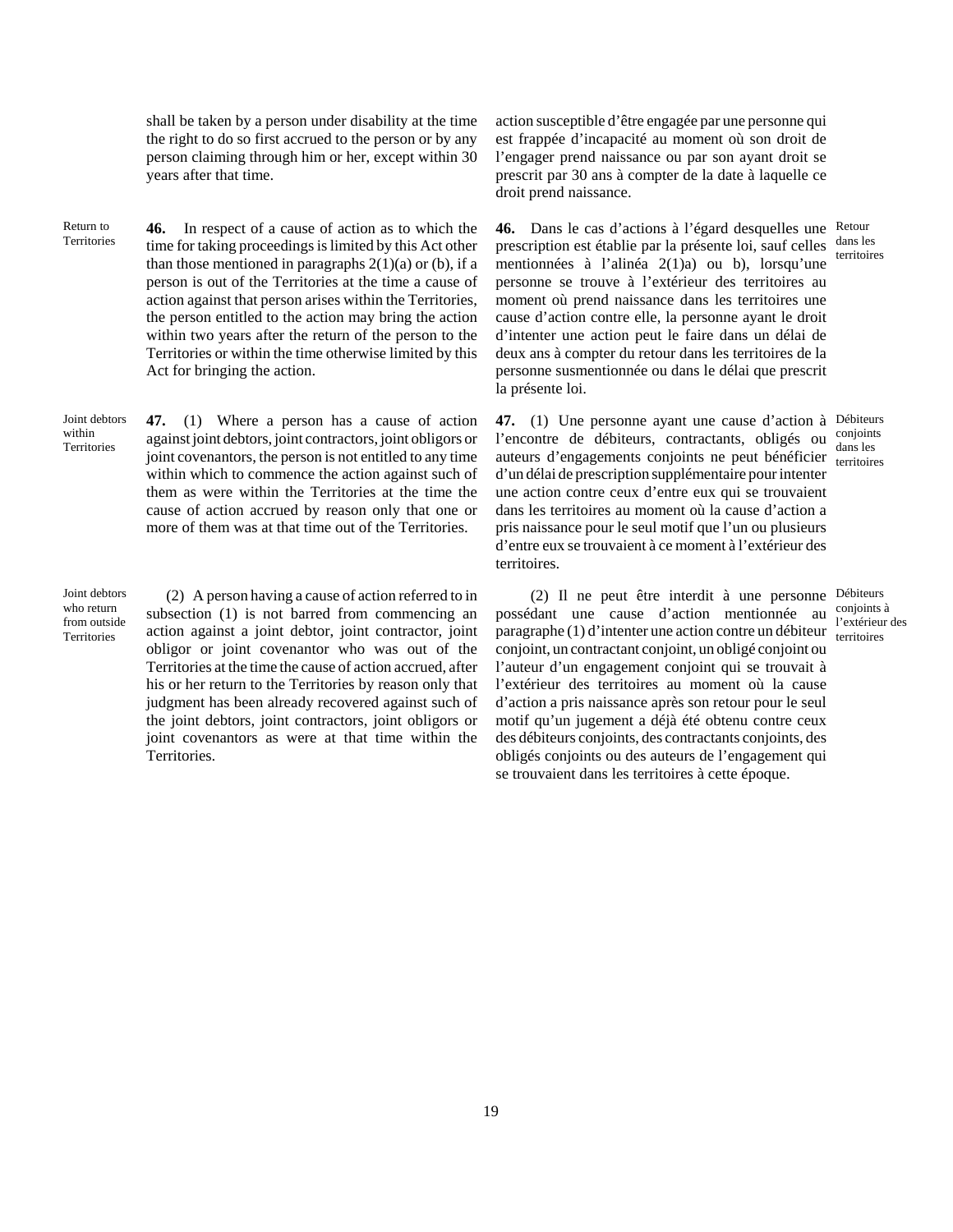Right to certain uses by prescription **48.** No right to the access and use of light or any other easement, right in gross or *profit à prendre* is acquired by any person by prescription and no such right shall be deemed to have been so acquired before April 15, 1948.

Refusing relief in acquiescence

**49.** Nothing in this Act shall be construed to interfere with any rule of equity in refusing relief on the ground of acquiescence, or otherwise, to any person whose right to bring an action is not barred by virtue of this Act.

Urea formaldehyde **50.** Notwithstanding any of the provisions of this Act, any action in respect of the installation of urea formaldehyde and the effects of it against a manufacturer, installer or other party must be commenced on or before December 31, 1985, or within six years after the date of installation, whichever date is later.

**48.** Nul ne peut acquérir par prescription le droit Acquisition d'accès à la lumière ou d'usage de celle-ci, toute autre servitude, un droit indépendant ou un profit à prendre, usages is et aucun droit de cette nature ne peut être réputé avoir prescription été acquis de cette façon avant le 15 avril 1948. usages par

**49.** La présente loi n'a pas pour effet d'empêcher Acquiescel'application d'une règle d'equity lorsqu'un ment redressement est refusé, notamment pour cause d'acquiescement, à une personne dont le droit d'intenter une action n'est pas prescrit aux termes de la présente loi.

**50.** Par dérogation aux autres dispositions de la Uréeprésente loi, toute action relative à l'installation de <sup>formaldéhyde</sup> l'urée-formaldéhyde ou à ses effets, intentée contre un fabricant, un installateur ou une autre partie, doit être introduite à la plus tardive des dates suivantes : soit au plus tard le 31 décembre 1985, soit dans les six ans de la date d'installation.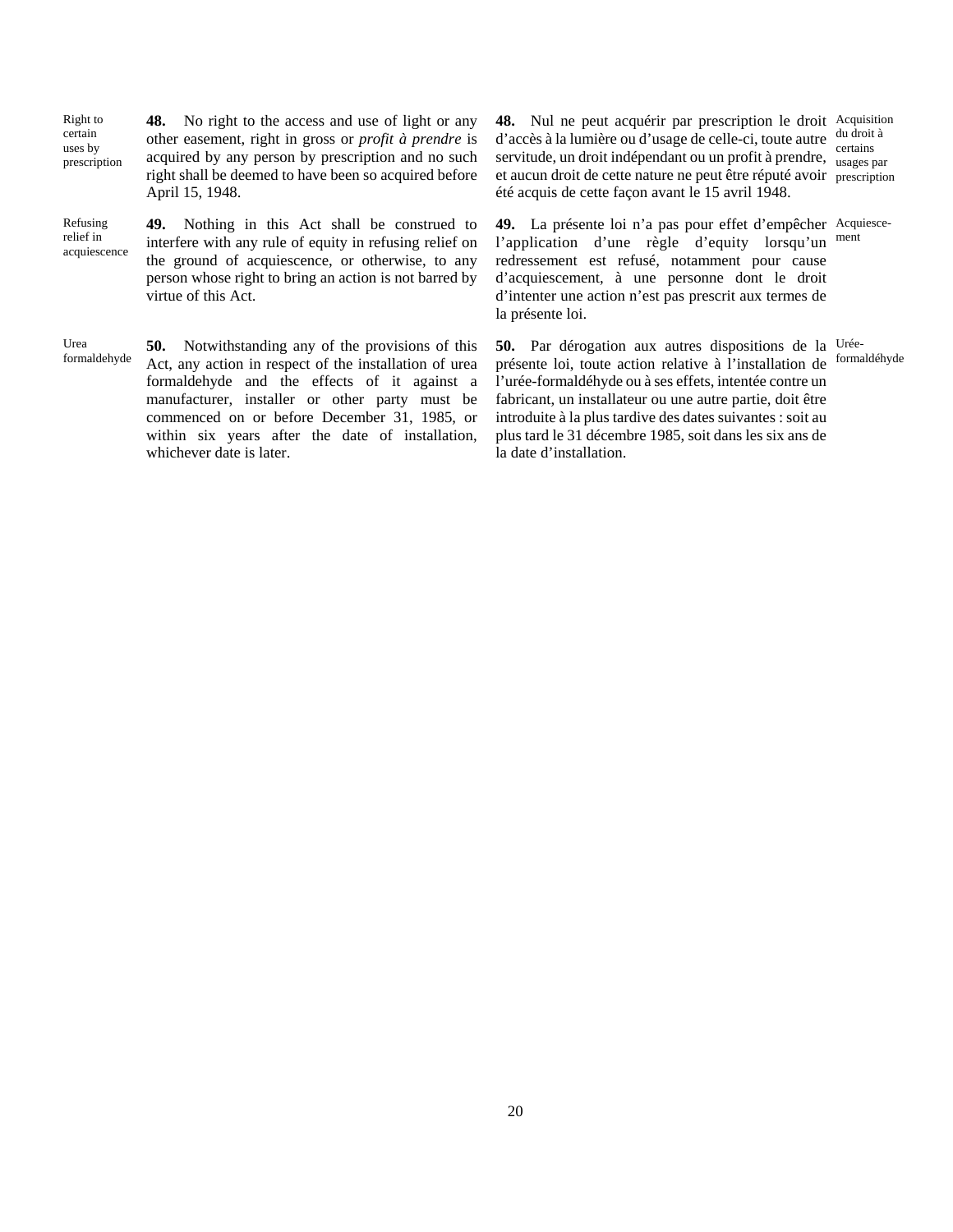# **TABLE OF CONTENTS TABLE DES MATIÈRES**

# INTERPRETATION DÉFINITIONS

Definitions 1

# PART I

# LIMITATION PERIODS

## SPECIFIED ACTIONS

Limitation periods 2 **Exception** Definition of "action" No limitation period for sexual assault in certain situations Other limitation period does not start until person capable of commencing action Presumption Prior limitation periods do not apply (5)

| Concealed fraud                   |     |
|-----------------------------------|-----|
| Item in account                   |     |
| Foreign limitation does not apply | 4.1 |

### DISABILITIES

Person under disability 5

### ACKNOWLEDGMENTS AND PART PAYMENT

| Subsequent acts                      | $\left(1\right)$ |
|--------------------------------------|------------------|
| Effect of written acknowledgment     | (2)              |
| Joint contractors and covenantors    |                  |
| Recovery against those acknowledging |                  |
| Endorsements of payments             |                  |
| Counterclaim and set-off             |                  |

## PART II

## CHARGES ON LAND AND LEGACIES

| Recovery of money charged on land |  |  |
|-----------------------------------|--|--|
|                                   |  |  |

Reversion not in possession Recovery of money payable on agreement of sale 12 Recovery of rent and interest charged on land 13 (1) bien-fonds **Exemption** Recovery where prior mortgagee

Définitions

## PARTIE I

# DÉLAIS DE PRESCRIPTION

## ACTIONS PARTICULIÈRES

- Délais de prescription
- (2) Exception
- 2.1 (1) Définition de «action» Aucun délai de prescription pour les agressions
	- sexuelles dans certains cas
	- Début de l'autre période de prescription
	- Présomption
	- Délais de prescription antérieurs ne s'appliquent pas
- Manoeuvre frauduleuse
- Article d'un compte
- La loi des territoires s'applique

## INCAPACITÉS

Incapables

### RECONNAISSANCES ET PAIEMENT PARTIEL

- (1) Actes subséquents
- Effet d'une reconnaissance écrite
- Contractants et débiteurs liés conjointement
- Recouvrement contre les débiteurs conjoints
- Endossement des bénéficiaires
- Demande reconventionnelle

## PARTIE II

### CHARGES GREVANT UN BIEN-FONDS ET UN LEGS

Recovery of money charged on land 11 (1) Recouvrement de sommes grevant un bien-fonds (2) Intérêt réversif Recouvrement de sommes payables aux termes d'une convention de vente Recouvrement de loyer et d'intérêts grevant un Exemption Recouvrement par le créancier hypothécaire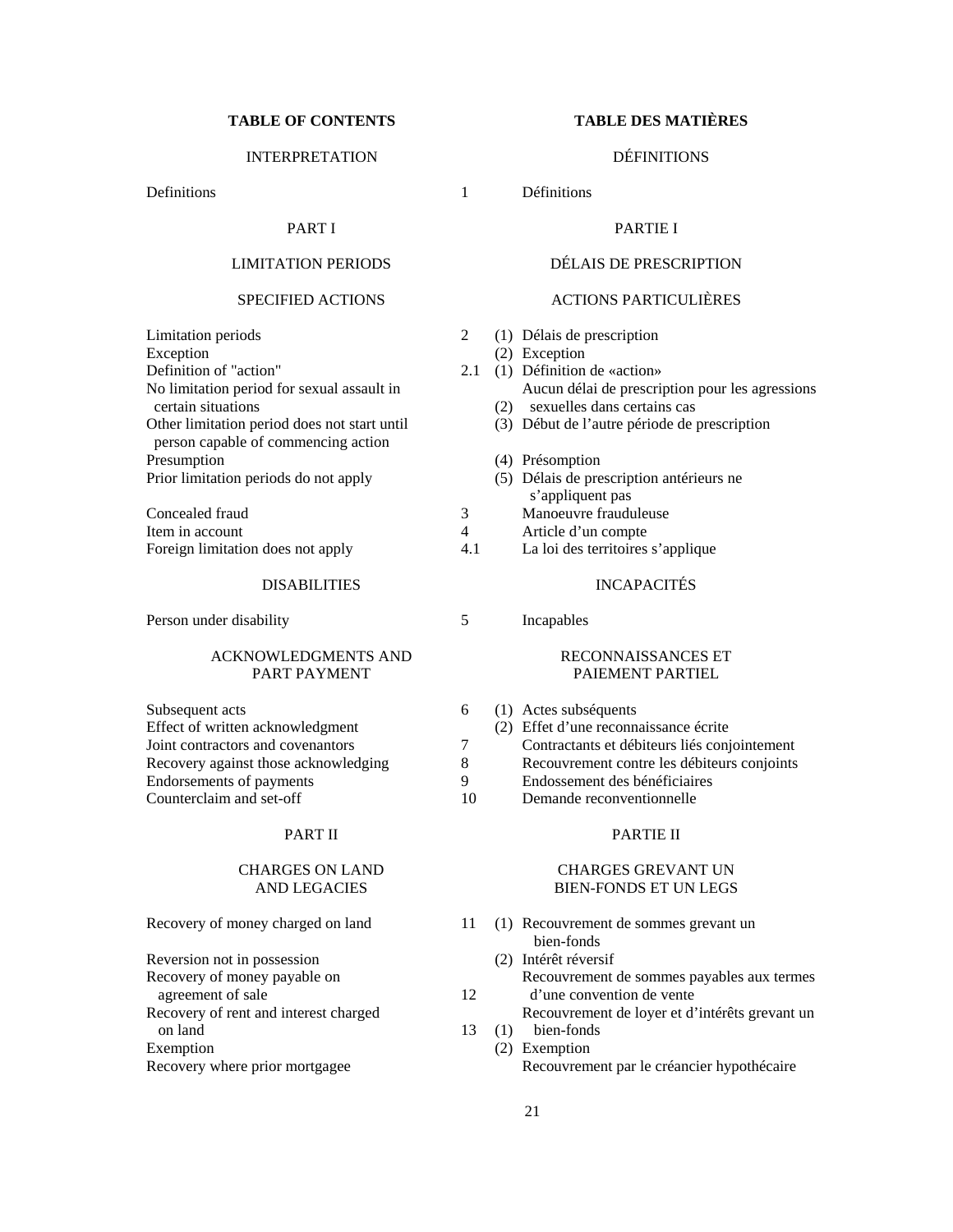in possession 14

Recovery of sums secured by express trust

Saving

## PART III

### LAND

# RIGHT TO TAKE PROCEEDINGS

| Definitions      | 16 |
|------------------|----|
| Land Titles Act  | 17 |
| Recovery of land | 18 |

# SPECIAL CASES

| Accrual of right on dispossession        | 19 |
|------------------------------------------|----|
| Accrual of right on death of predecessor | 20 |
|                                          |    |

Accrual of right according to assurance 21 Accrual of right on forfeiture 22

## FUTURE ESTATES

When right accrues as to future estate

| Proceedings as to future estate        | 24 |
|----------------------------------------|----|
| Where proceedings barred               | 25 |
| Bar to estate in possession and future | 26 |
| estate                                 |    |
| Where right of forfeiture not claimed  | 27 |

### LANDLORD AND TENANT

| When right accrues where rent          |    |     |
|----------------------------------------|----|-----|
| wrongfully received                    |    |     |
| Accrual of right where tenant from     | 29 |     |
| year to year                           |    |     |
| Accrual of right where tenancy at will | 30 | (1) |
| Exception                              |    | (2) |
| Running of time where fraud concealed  | 31 | (1) |
|                                        |    |     |

Purchaser Acknowledgment equivalent to possession

# PART IV

## MORTGAGES OF REAL AND PERSONAL PROPERTY

## **REDEMPTION**

Where mortgagee in possession barred More than one mortgagor Acknowledgments to one where more

than one mortgagee

Where property divided (4)

- ayant l'antériorité
- 15 (1) Recouvrement de sommes garanties par une fiducie explicite
	- (2) Exception

## PARTIE III

### BIEN-FONDS

## DROIT D'ACTION

**Définitions** 

*Loi sur les titres de biens-fonds* 

Recouvrement d'un bien-fonds

## CAS PARTICULIERS

| Naissance du droit lors de la dépossession |
|--------------------------------------------|
| Naissance du droit lors du décès du        |
| prédécesseur                               |
| Naissance du droit en vertu du transfert   |
| Naissance du droit lors de la déchéance    |

### DOMAINES FUTURS

| 23 |     | Naissance du droit dans le cas d'un domaine<br>futur           |
|----|-----|----------------------------------------------------------------|
| 24 |     | Actions dans le cas d'un domaine futur                         |
| 25 |     | Prescription du droit d'engager une action                     |
| 26 |     | Domaine en possession et droit futur exclus                    |
| 27 |     | Déchéance non invoquée                                         |
|    |     | <b>LOCATEUR ET LOCATAIRE</b>                                   |
| 28 |     | Loyer injustement reçu                                         |
| 29 |     | Naissance du droit et location à l'année                       |
| 30 |     | (1) Naissance du droit et location à discrétion                |
|    | (2) | Exception                                                      |
| 31 |     | (1) Absence de prescription en cas de manoeuvre<br>frauduleuse |
|    |     | (2) Acheteur                                                   |
| 32 |     | Reconnaissance équivalente à une possession                    |
|    |     | PARTIE IV                                                      |

# HYPOTHÈQUES SUR BIENS MOBILIERS ET IMMOBILIERS

## RACHAT

- 33 (1) Action en extinction d'hypothèque
	- (2) Plus d'un débiteur hypothécaire
	- (3) Plus d'un créancier hypothécaire
	-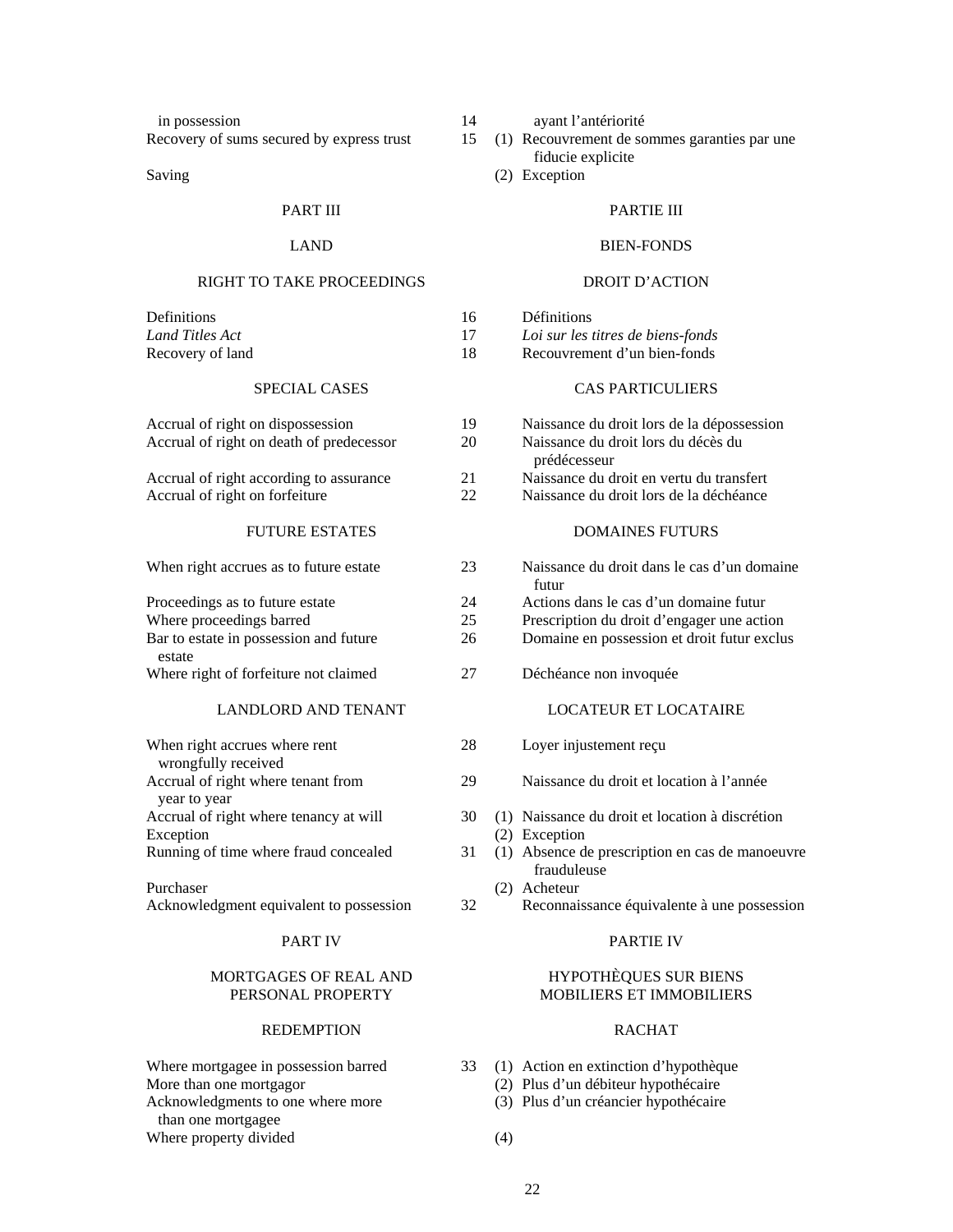### FORECLOSURE OR SALE Foreclosure or sale 34 Payment or acknowledgment by person 35 bound or entitled PART V AGREEMENTS FOR THE SALE OF LAND Purchaser of land 36 (1) When rights of purchaser accrue (2)<br>Vendor of land (37) Vendor of land When rights of vendor accrue 38 PART VI CONDITIONAL SALES OF GOODS Definitions 39 Rights of seller 40 When rights accrue 41 PART VII GENERAL Possession of land 42 (1)  $Claim on land$  (2) Receipt of rent as profits Extinguishment of right 43 Administrator 44 Persons under disability Ultimate limit Return to Territories 46 Joint debtors within Territories 47 Joint debtors who return from outside Territories Right to certain uses by prescription 48 Propriété divise FORCLUSION OU VENTE Forclusion ou vente Paiement ou reconnaissance par le débiteur PARTIE V CONVENTIONS DE VENTE DE BIEN-FONDS Acheteur d'un bien-fonds Naissance des droits de l'acheteur Vendeur d'un bien-fonds Naissance des droits du vendeur PARTIE VI VENTES CONDITIONNELLES DE BIENS Définitions Droit du vendeur Naissance des droits PARTIE VII DISPOSITIONS GÉNÉRALES Possession d'un bien-fonds Revendication d'un bien-fonds des profits 45 (1) Extinction du droit Administrateur Incapables Délai ultime Retour dans les territoires

| Refusing relief in acquiescence | 49 |
|---------------------------------|----|
| Urea formaldehyde               | 50 |

Perception du loyer constituant une perception Débiteurs conjoints dans les territoires Débiteurs conjoints à l'extérieur des territoires Acquisition du droit à certains usages par prescription Acquiescement

# Urée-formaldéhyde